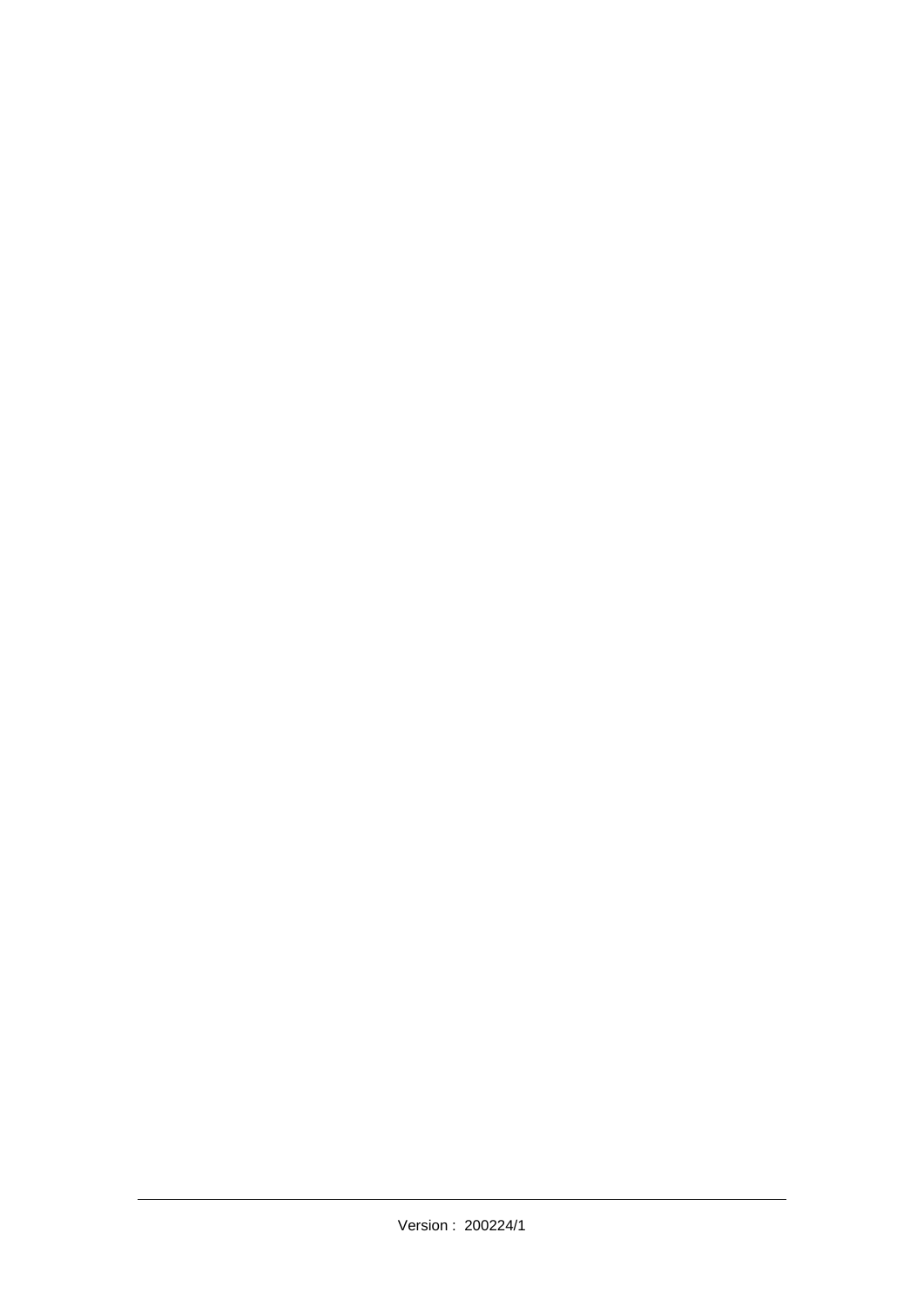# **Summary of change :**

| <b>Previous Version:</b> | <b>Current Version:</b>                                                                                                                                                                                    |
|--------------------------|------------------------------------------------------------------------------------------------------------------------------------------------------------------------------------------------------------|
| 130506/1                 | 200224/1                                                                                                                                                                                                   |
| Multilanguage IFU        | Addition of the following sentence at the end<br>of the English IFU:<br>"Other translations of this Instructions for Use<br>can be downloaded from our website:<br>https://www.diasource-diagnostics.com/" |
| Old DIAsource logo       | New DIAsource logo                                                                                                                                                                                         |
| No Manufacturer symbol   | Manufacturer symbol added                                                                                                                                                                                  |
| No IVD symbol            | IVD symbol added                                                                                                                                                                                           |
| Lot                      | Version                                                                                                                                                                                                    |
| PI number                | PI number cleared                                                                                                                                                                                          |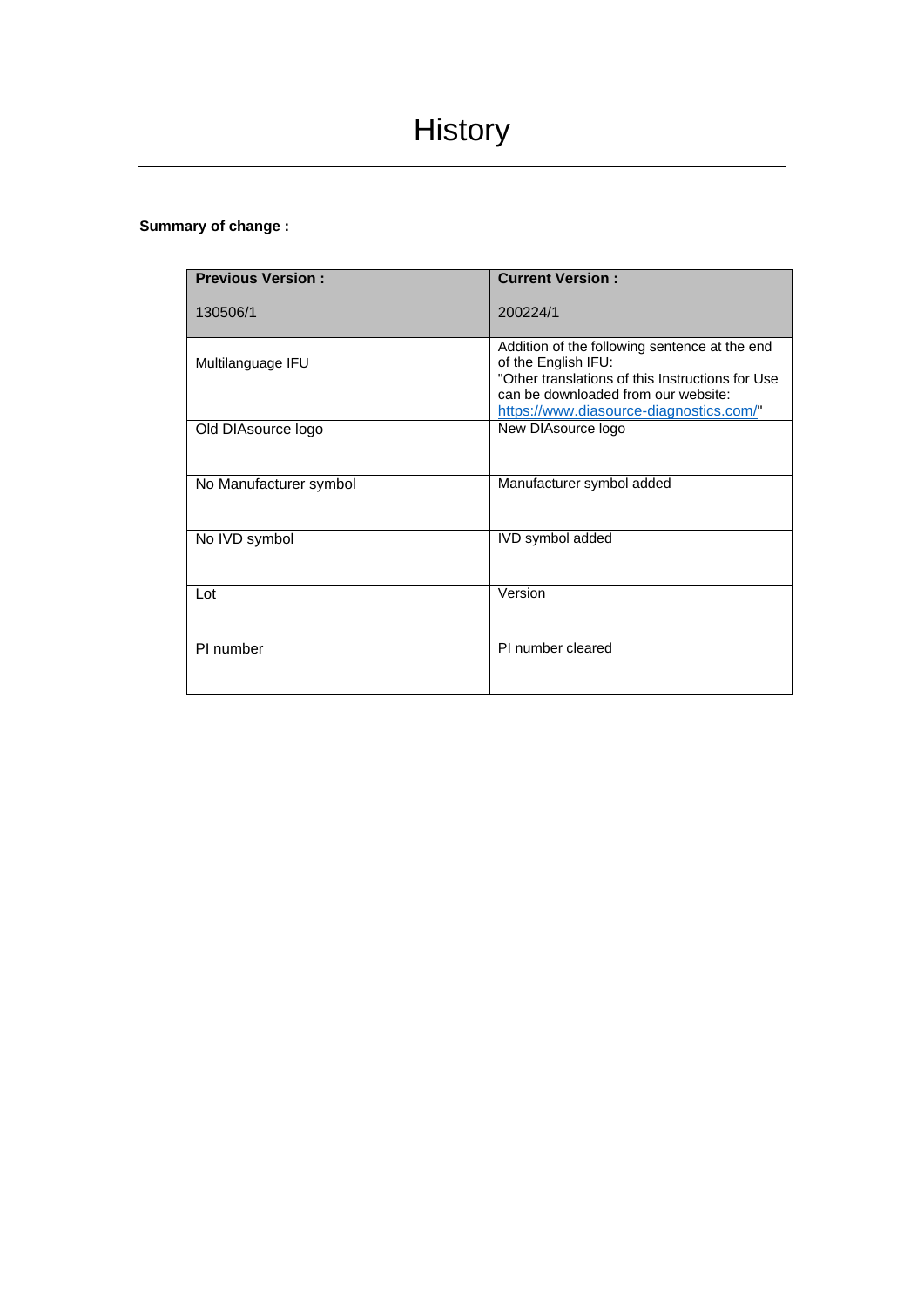$\epsilon$ 

**Resistin-ELISA**

**Enzyme Immunoassay for the Quantitive Determination of human Resistin**

**KAPME50**

# *IN VITRO DIAGNOSTIC USE*

DIAsource ImmunoAssays SA - Rue du Bosquet 2, B-1348 Louvain-la-Neuve, Belgium - Tel: +32 10 84 99 11 - Fax : +32 10 84 99 91

# **DIASOURCE RESISTIN ELISA**

- is suited for Resistin determination in **Serum** and **Plasma** samples
- is extremely sensitive (12 pg/ml = 1.2 pg per well) and, thus allows measurements in cell culture media too and in specimens others than serum e.g. in Cerebrospinal fluid, Amnion fluid, Saliva, Urine, Breast milk
- is **fast**: incubation time a total of 4 hours
- Single Calibrators with **20, 100, 300, 600,1000 pg/ml** human Resistin are provided in the Kit
- 2 Control Sera for quality control
- is calibrated with **recombinant Resistin**
- Microtiter plates are separately breakapart, tests can be adapted to individual requirements

# **INTENDED USE**

Measurement of human Resistin in human Serum and Plasma Sample

# **CLINICAL IMPLICATION**

- Resistin is relevant e.g. in research of:
- Adiposity
- Insulin Resistance, Diabetes
- Arteriosclerosis
- Inflammation

# **INTRODUCTION**

Resistin, a cysteine-rich protein of 11.3 kDa (1), was firstly found in mice (2) and constitutes together with RELM $\alpha$ , RELM $\beta$  and RELM<sub>Y</sub> the protein family of resistin-like molecules (RELM).

In humans, resistin and RELMB (1) but no other proteins of the RELM family were found. The human form of resistin shows a homology of 53% to the murine protein (4). It has 11 cysteine-residues, is synthesized as a propetide of 108 amino acids and secreted as a dimer, build by a disulfide bridge of cysteine residues (22). Beside this intermolecular disulfide bridge, 5 additional intramolecular ones exist (5,6).

Appearance of multi- and oligomer formation was proved by size exclusion chromatography. Thereby it was shown, that oligomer formation is SDS-insensitive but can be inhibited by β-mercaptoethanol and is therefore likely to be caused by disulfide bridges (1). Further on, the resistin structure seems to be dependent on its concentration, as circular dichroism analysis shows a concentration dependent shift of  $\alpha$ -helical to  $\beta$ -sheet structure (1).

Resistin expression was demonstrated in white adipose tissue (10), pituitary (11) and pancreatic islets (12) of mice as well as in brown adipose tissue of rats. In humans, resistin expression in adipocytes can be detected but only at a very low level. But in vitro, resistin expression of nonadipocytes in fatty tissue was shown (13). Human resistin gene is also expressed in pancreatic islets (12), pre-adipocytes (14 marcophages (15) and bone marrow (39). So, resistin is of relevance for inflammation processes as well as for lipid metabolism.

Most investigation refers to the mouse model. Here, the existence of trimeric and hexameric resistin in serum was demonstrated (7). In comparison to adiponectin biology it is highly probable that different resistin oligomers have different biologic function (8, 9).

In mice, a correlation between adiposity, insulin resistance and resistin expression was found empirically. In humans, respective study results are not clear – several studies show an association of resistin serum concentration and adiposity or insulin resistance (17, 25-31). But others failed in confirming these results (14, 16-24). Therefore, there is requirement for valid and reproducible determination of resistin serum concentration.

Relevance of resistin in other physiologic processes than energy metabolism was investigated by several different approaches. Experiments with endothelial cells gave interesting results. Here, resistin was shown to enhance expression of VCAM-1 and ICAM-1 (33, 34). By this way, resistin is potentially able to influence endothelial inflammation (35, 36) and, thereby atherosclerosis. These results were confirmed by experiments in mice, where endothelin-1 was shown to regulate resistin secretion (37, 38).

In recent research human resistin was shown to increase pre-adipocyte proliferation and lipolysis of mature adipocytes (38). By the way of modulating MAPK-signalling pathways resistin exerts crucial influence on energy metabolism.

Present research demonstrates, that Resistin exerts influence on a broad variety of physiological processes, however a clear and defined biological role of resistin remains still unexisting.

This ELISA-kit enables the user to determine the exact concentration of Resistin in human serum/plasma as well as other body fluids and thereby assists investigation of Resistin biology.

**en**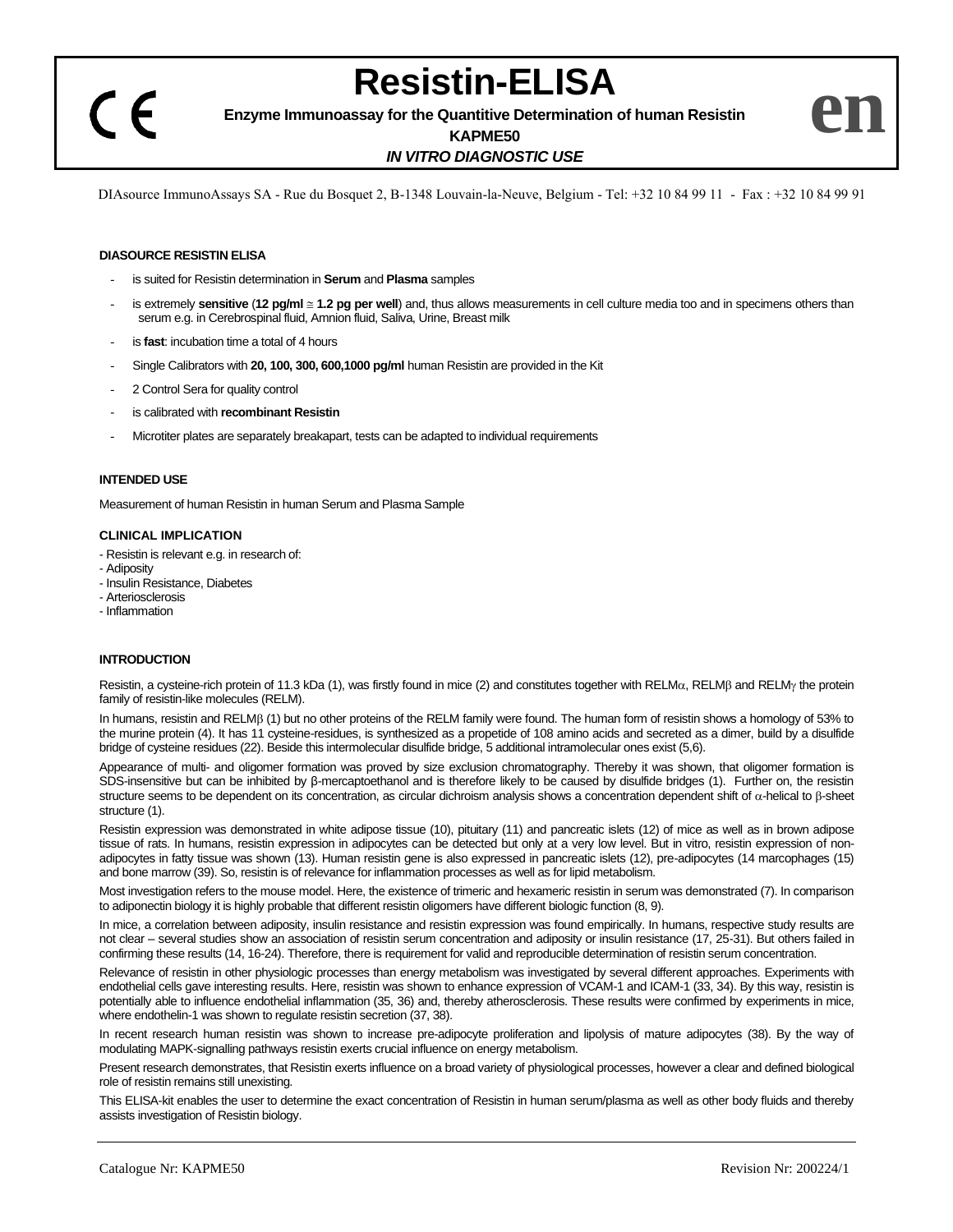# **REAGENTS PROVIDED**



**11) Sealing tape** for covering of the microtiter plate**,** 2 x, adhesive.

# **MATERIALS REQUIRED BUT NOT PROVIDED**

Precision pipettes (100 and 200µl) Micropipettes and multichannel pipettes with disposable plastic tips Distilled or Deionized water for dilution of the Washing Buffer (WP), 950 ml

Vortex-mixer

Device to aspirate the calibrators and the samples from the wells (recommended because of the potential danger of infection by human samples)

Timer (120 min. range)

Reservoirs (disposable)

Plate washer and plate shaker (350 cpm) Calibrated Micro plate reader ("ELISA-Reader") with filter for 450 and 620nm (or  $\geq$ 590 nm)

# **WARNINGS AND PRECAUTIONS**

#### **For in-vitro diagnostic use only. For professional use only.**

Before starting the assay, read the instructions completely and carefully. Use the valid version of the package insert provided with the kit. Be sure that everything is understood.

Before use, all kit components should be brought **to room temperature at 20 - 25°C**. Precipitates in buffers should be dissolved before use by thorough mixing and warming. **Temperature will affect the absorbance** readings of the assay. However, values for the patient samples will not be affected.

Do not mix reagents of different lots. Do not use expired reagents.

The microplate contains snap-off strips. Unused wells must be stored at  $2 - 8^{\circ}C$  in the sealed foil pouch and used in the frame provided.

Caution: This kit contains material of human and/or animal origin. Source human serum for the Control Serum provided in this kit was tested by FDA recommended methods and found non-reactive for Hepatitis-B surface antigen (HBsAg), Hepatitis C virus (HCV), and Human Immunodeficiency Virus 1 and 2 (HIV) antibodies. No known test methods can offer total assurance of the absence of infectious agents; therefore all components and patient's specimens should be treated as potentially infectious.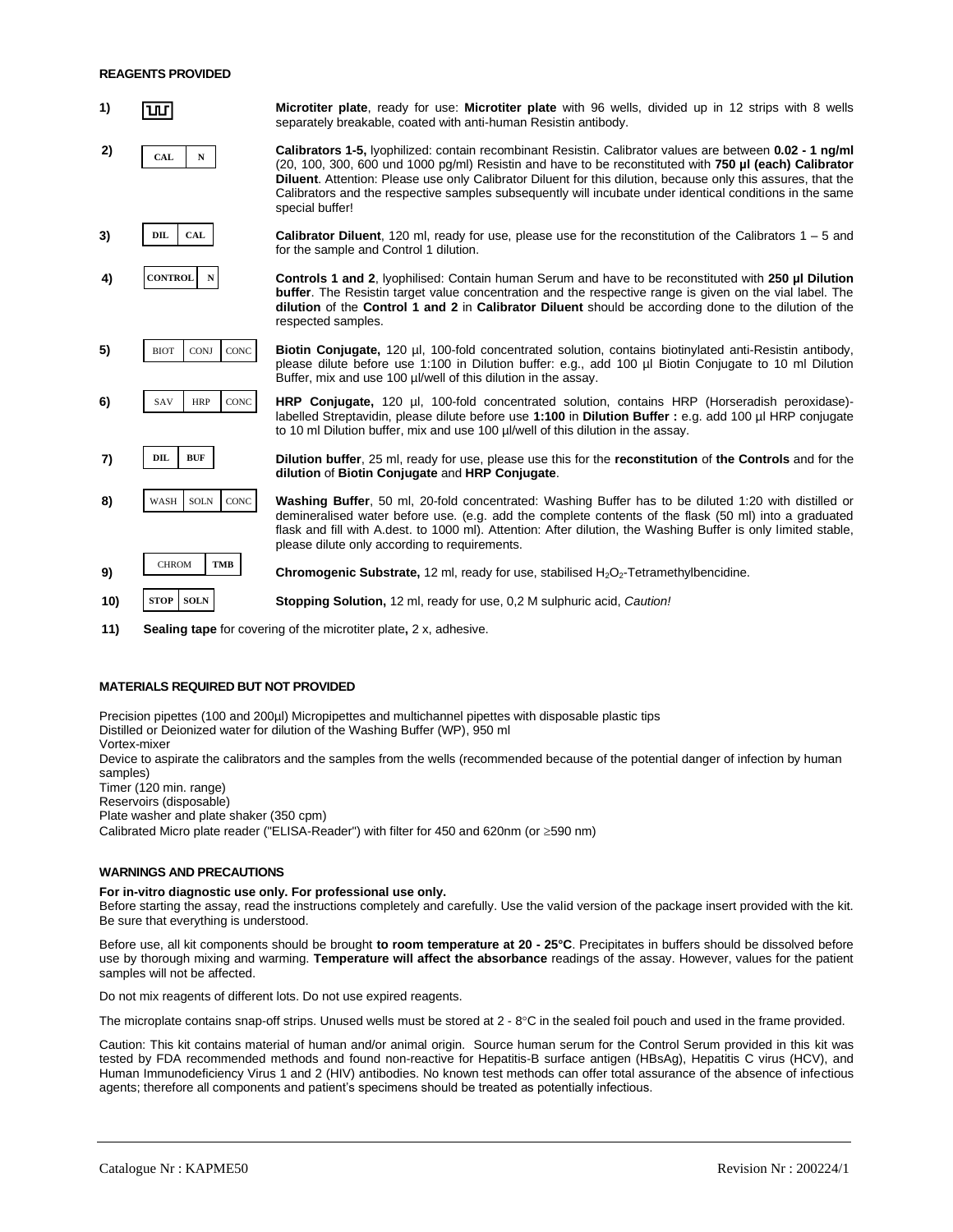# **2-Methyl-4-Isothiazolin-3-one**

Following components contain < 0.01% **2-Methyl-4-isothiazolin-3-one** solution as preservative **Calibrator 1-5, Biotin Conjugate, Calibrator Diluent, Enzyme conjugate, Dilution buffer**

|                 | < 0.01% 2-Methyl-4-isothiazolin-3-one Solution                                              |
|-----------------|---------------------------------------------------------------------------------------------|
| R36/38          | Irritating to eyes and skin                                                                 |
| R43             | Sensibilisation through skin contact possible                                               |
| S <sub>26</sub> | In case of contact with eyes rinse immediately with plenty of water and seek medical advice |
| S28.1           | After contact with skin wash immediately with plenty of water                               |

# **5-chloro-2-methyl 2H isothiazol-3-one and 2-methyl-2H-Isothiazol-3-one**

Following components contain < 0.01%(w/w) 5-chloro-2-methyl 2H isothiazol-3-one and 2-methyl-2H-isothiazol-3-one as preservative: **Calibrator 1-5, Biotin Conjugate, Calibrator Diluent, Washing Buffer, Enzyme Conjugate, Dilution Buffer**

R36/38 Irritating to eyes and skin<br>R43 Sensibilisation through sk

R43 Sensibilisation through skin contact possible<br>S26 In case of contact with eyes, rinse immediate In case of contact with eyes, rinse immediately with plenty of water and seek medical advice S28.1 S28.1 After contact with skin, wash immediately with plenty of water

# **Stop solution contains 0.2 M Sulfuric Acid (H2SO4)**

|                   | 3100 SUIDIUUII CUITAINS 0.2 M SUITUITU AUU (172304)                                          |  |  |  |
|-------------------|----------------------------------------------------------------------------------------------|--|--|--|
| R36/38            | Irritating to eyes and skin                                                                  |  |  |  |
| S <sub>26</sub>   | In case of contact with eyes, rinse immediately with plenty of water and seek medical advice |  |  |  |
| S <sub>28.1</sub> | After contact with skin, wash immediately with plenty of water                               |  |  |  |
| S36/37            | Wear suitable protective clothing and gloves.                                                |  |  |  |

Pipetting of samples and reagents must be done as quickly as possible and in the same sequence for each step. Use separate pipette tips for each sample, control and reagent to avoid cross contamination. Use reservoirs only for single reagents. This especially applies to the substrate reservoirs. Using a reservoir for dispensing a substrate solution that had previously been used for the conjugate solution may turn solution colored. Do not pour reagents back into vials as reagent contamination may occur. Mix the contents of the microplate wells thoroughly to ensure good test results. Do not reuse microwells. Do not let wells dry during assay; add reagents immediately after completing the rinsing steps.

# **TMB-Substrate (S) contains 3,3´,5,5´ Tetramethylbenzidine**. Store and incubate in the dark.

| R20/21/R22        | Harmful by inhalation, in contact with skin and if swallowed                                 |
|-------------------|----------------------------------------------------------------------------------------------|
| R36/37/38         | Irritating to eyes, respiratory system and skin                                              |
| S26               | In case of contact with eyes, rinse immediately with plenty of water and seek medical advice |
| S <sub>28.1</sub> | After contact with skin, wash immediately with plenty of water                               |
| S36/37            | Wear suitable protective clothing and gloves                                                 |

# **General first aid procedures:**

Skin contact: Wash affected area thoroughly with water. Discard contaminated cloths and shoes.

Eye contact: In case of contact with eyes, rinse immediately with plenty of water at least 15 minutes. In order to assure an effectual rinsing spread the eyelids.

Ingestion: If swallowed, wash out mouth thoroughly with water. Immediately see a physician.

Do not eat, drink or smoke in these areas.

Never pipette the materials with the mouth.

Spilled material must be wiped off immediately and should become disinfected. Clean contaminated areas and equipment with a suitable detergent.

# **METHOD**

The enzyme immunoassay for Resistin is a so-called Sandwich-Assay. It utilizes a specific high affinity polyclonal rabbit antiserum coated on the wells of a microtiter plate. The Resistin in the samples binds quantitatively to the immobilized antiserum. In the following step, the biotinylated antiserum binds in turn to Resistin. After washing, Streptavidin-Peroxidase-Enzyme conjugate will be added, which will bind highly specific to the biotin of the antiserum and will catalyse in the closing substrate reaction the turn of the colour, quantitatively depending on the Resistin level of the samples.

# **SPECIMEN**

Serum as well plasma samples are suitable (significant deviation of Resistin levels in corresponding serum-, Heparin-, EDTA-, Citrateplasma-Samples were not found). Haemolytic samples appear to show falsely high Resistin levels, using such samples should be checked out critically. Common cell culture medium, saliva, breast milk and urine were found to be suitable specimens too. By means of the special sample buffer an external sample preparation prior to the assay is not required (see below).

The blood sample for serum preparation should be gained according to calibratorized venipuncture procedure. The samples should be stored without anticoagulation reagents. Haemolytic reactions have to be avoided. The blood has to be allowed to clot and after complete clotting, serum is separated by centrifugation.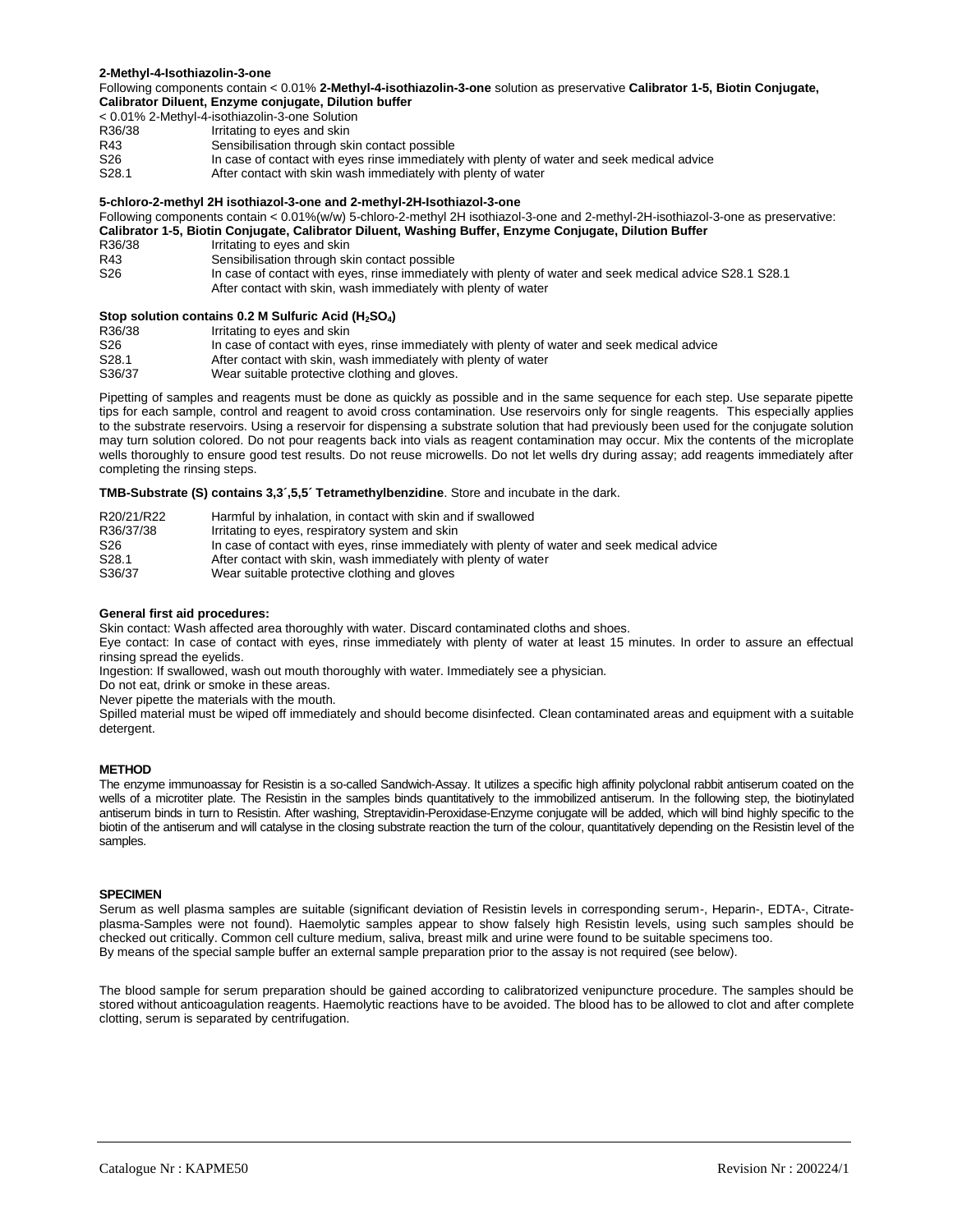#### **Storage of the samples**

Storage at RT max. 2 days

Storage at –20°C max. 2 years

in tightly closable plastic tubes.

More than 3 freeze/thaw cycles are not possible.

#### **Sample Preparation**

Samples have to be diluted in Calibrator Diluent. The excellent linearity of this test system allows sample dilution of 1:5 to 1:400.

In most determinations (serum or plasma samples, and no extreme values expected) a dilution **from 1:10 to 1:50 with Calibrator Diluent** should be suitable. According to expected Resistin levels the dilution with Calibrator Diluent can be higher or lower. Because the Calibrator Diluent has a special formulation for the correct determination of Resistin, the dilution should be **at least 1:5**! Resistin concentrations may be completely different in body fluids of human origin other than serum or cell culture supernatants.

For clinical purposes we recommend a standard dilution of 1:21.

#### Suggestion for dilution protocol:

Pipette 300 µl Calibrator Diluent in PE-/PP-Tubes (application of a multi-stepper is recommended in larger series), add 15 µl Serum- or Plasma (dilution1:21). After mixing use 2 x 100 µl of this dilution in the assay.

# **TECHNICAL RECOMMENDATIONS**

The assay has to be conducted strictly according the test protocol herein.

Reagents with different lot numbers cannot be mixed. The microtiterplate and reagents are stable until the indicated expiry if stored unopened and protected from sunlight at  $2 - 8$ °C.

**Bring all reagents to room temperature (20 - 25C) before use.** Possible precipitations in the buffers have to be resolved before usage by mixing and / or warming.

#### **Incubation at room temperature means**: 20-25°C

The incubation steps should be performed at mean rotation frequency of a particularly suitable microtiter plate shaker. We are recommending 350 rpm. Due to certain technical differences deviations may occur, in case the rotation frequency must become adjusted. Insufficient shaking may lead to inadequate mixing of the solutions and thereby to low optical densities, high variations and/or false values, excessive shaking may result in high optical densities and/or false values.

Proper washing is of basic importance for a secure, reliable and precise performance of the test. Incomplete washing is common and will adversely affect the test outcome. Possible consequences may be uncontrolled unspecific variations of measured optical densities, potentially leading to false results calculations of the examined samples. Effects like high background values or high variations may indicate washing problems.

All washing must be performed with the provided washing buffer diluted to usage concentration. Washing volume per washing cycle and well must be 300 µl at least.

The danger of handling with potentially infectious material must be taken into account.

When using an automatic microtiter plate washer, the respective instructions fur use must be carefully followed. Device adjustments, e.g. for plate geometry and the provided washing parameters, must be performed. Dispensing and aspirating manifold must not scratch the inside well surface. Provisions must be made that the remaining fluid volume of every aspiration step is minimized. Following the last aspiration step of each washing cycle, this could be controlled, and possible remaining fluid could then be removed, by inverting the plate and repeatedly tapping it dry on non fuzzy absorbent tissue.

Manual washing is an adequate alternative option. Washing Buffer may be dispensed via a multistepper device, a multichannel pipette, or a squirt bottle. The fluid may be removed by dynamically swinging out the microtiter plate over a basin. If aspirating devices are used, care has to be taken that the inside well surface is not scratched. Subsequent to every single washing step, the remaining fluid should be removed by inverting the plate and repeatedly tapping it dry on non fuzzy absorbent tissue.

#### **Calibrators and Control**

For the reconstitution of the lyophilised **Calibrators 1 – 5**, **Calibrator Diluent** has to be used.

The lyophilised **Controls** must be reconstituted with the **Dilution Buffer**. The dilution of the **Control in Calibrator Diluent** should be done according the dilution of the respected samples.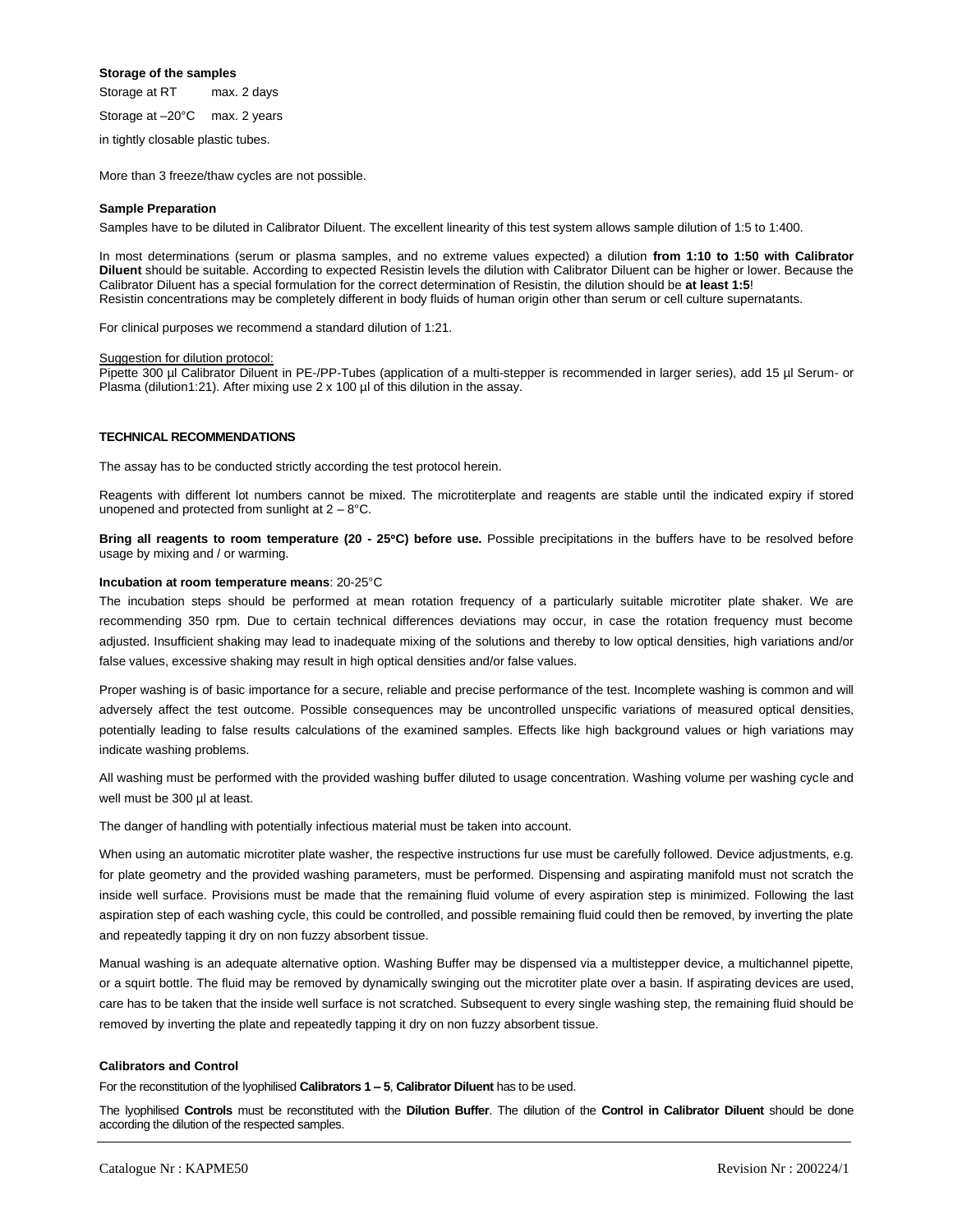It is recommended to keep reconstituted reagents at room temperature for 15 minutes and then to mix them thoroughly but gently (no foam!) with a Vortex mixer.

The reconstituted calibrator and controls can be stored for 4 weeks at –20°C. Repeated freeze/thaw cycles have to be avoided.

# **Biotin and HRP Conjugate**

Use the Dilution Buffer for the dilution of the Biotin Conjugate and HRP Conjugate 100fold concentrates. The diluted solutions are only limited stable at 2-8°C and should be prepared daily fresh.

# **Washing Buffer**

The required volume of washing buffer is prepared by 1:20 dilution of the provided 20fold concentrate with deionised water. The diluted Washing Buffer is stable for 4 weeks at 2-8°C. It has to be at room temperature for usage!

# **Microtiterplate**

Store the once unused microtiter strips and wells together with the desiccant in the tightly closed clip lock bag at 2-8°C use in the frame provided. The labelled expiry is not influenced in case of proper storage.

# **Chromogenic Substrate**

The Chromogenic Substrate, stabilised  $H_2O_2$ -Tetramethylbencidine, is photosensitive – store and incubate in the dark.

# **ASSAY PROCEDURE**

NOTES: All determinations (Calibrators, Controls and samples) should be assayed in duplicate. For optimal results, accurate pipetting and adherence to the protocol are recommended.

When performing the assay, the Calibrators, Controls and the samples should be pipette as fast as possible (e.g., <15 minutes). To avoid differences in incubation times, **Biotin Conjugate** and the **HRP Conjugate** as well as the following **Chromogenic Substrate** should be added to the plate in the same order and in the same time interval as the samples. **Stop Solution** should be added to the plate in the same order as the Substrate Solution.

- 1) Add **100 µl Calibrator Diluent** in wells A1/A2 (blank) and
- 2) Pipette in positions B1/2 **100 µl of the Calibrator 1** (0.02 ng/ml) Pipette in positions C1/2 **100 µl of the Calibrator 2** (0.1 ng/ml), Pipette in positions D1/2 **100 µl of the Calibrator 3** (0.3 ng/ml), Pipette in positions E1/2 **100 ul of the Calibrator 4** (0.6 ng/ml), Pipette in positions F1/2 **100 µl of the Calibrator 5** (1 ng/ml).
- 3) To control the correct accomplishment 100 µl of the 1:21 (or in respective dilution rate of the sample) **in Calibrator Diluent** diluted **Controls 1 and 2** can be pipetted in positions G1/2.

Pipette **100 µl** each of the **diluted sample** (e.g. dilute 1:21 with Calibrator Diluent**)** in the rest of the wells, according to requirements.

- 4) Cover the wells with sealing tape and incubate the plate for **2 hours** at **room temperature** (shake at 350 rpm) After incubation aspirate the contents of the wells and wash the wells 5 times with **300 µl Washing buffer** / well.
- 5) Following the last washing step pipette **100 µl** of the 1:100 with **Dilution buffer** diluted **Biotin Conjugate** in each well and incubate **1 hour** at **room temperature** (shake at 350 rpm).
- 6) After incubation wash the wells 5 times with **Washing Buffer** as described in step 4)
- 7) Following the last washing step, pipette **100 µl** of the 1:100 with Dilution Buffer diluted **HRP Conjugate** in each well and incubate the plate for **30 minutes** at **room temperature** (shake at 350 rpm).
- 8) After incubation wash the wells 5 times with Washing Buffer as described in the step 4.
- 9) Pipette **100 µl** of the **TMB-Chromogenic substrate** in each well.
- 10) Incubate the plate for **30 minutes** in the dark at **room temperature**.
- 11) Stop the reaction by adding **100 µl** of **Stopping Solution** to all wells.
- 12) Measure the absorbance within **30 minutes** at **450 nm** (reference filter: 620 nm).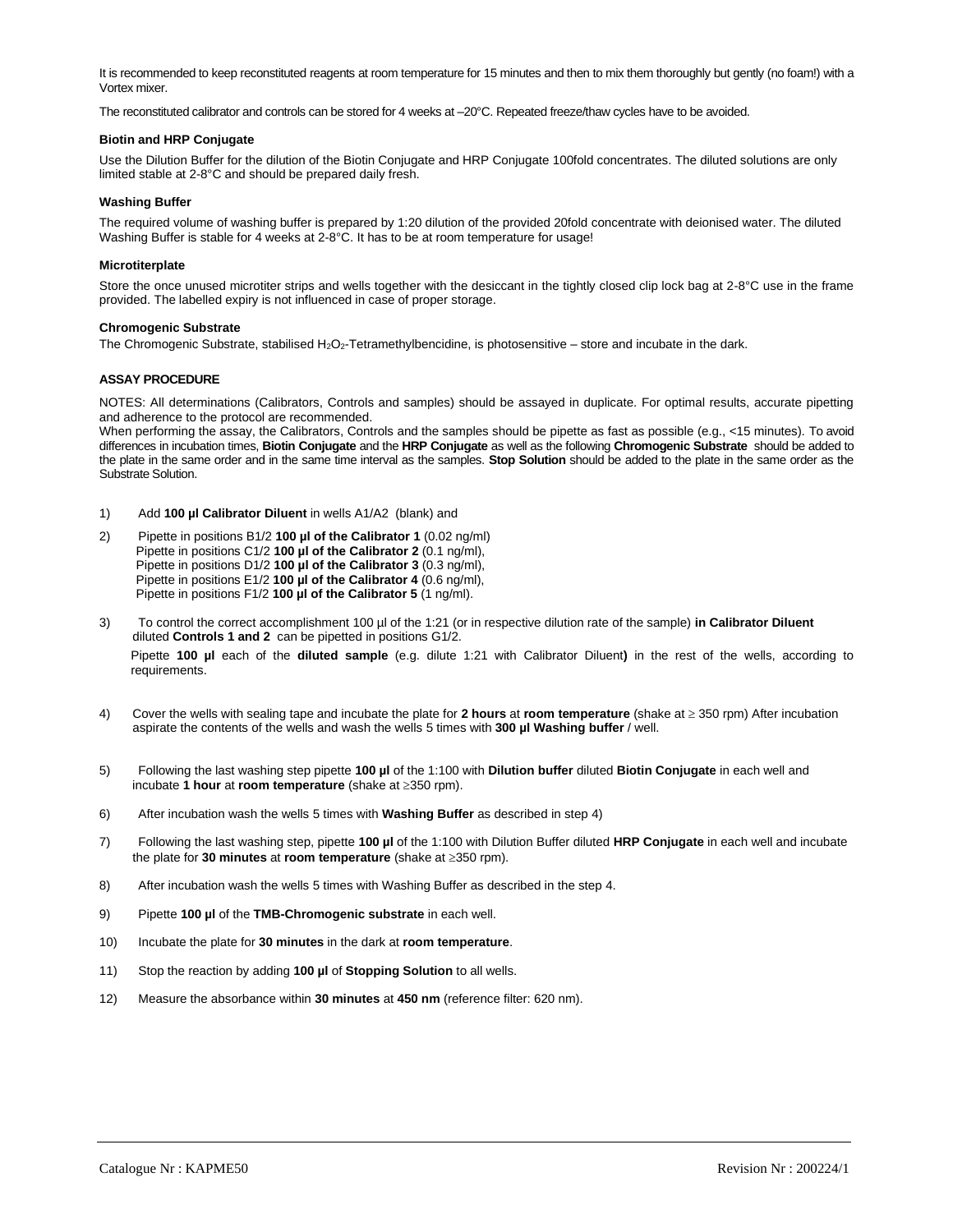# **ESTABLISHING THE CALIBRATION CURVE**

For the evaluation of the assay it is preconditioned that the absorbance values of the blank should be below 0.3 OD, these of calibrator 5 should exceed 0.8 OD.

Samples, which yield higher absorbance values than Calibrator 5 are beyond the calibration curve, for reliable determinations these samples should be tested again with a higher dilution.

| Calibrator |      |      | ν    |      |      |
|------------|------|------|------|------|------|
| ng/ml      | 0.02 | 0.10 | 0.30 | 0.60 | 1.00 |
| pg/ml      | 20   | 100  | 300  | 600  | 1000 |

The calibrators provided contain the following concentrations of Resistin:

- 1) Calculate the mean absorbance value for the blank from the duplicated determination (well A1/A2).<br>2) Subtract the mean absorbance of the blank from the mean absorbances of all other values
- 2) Subtract the mean absorbance of the blank from the mean absorbances of all other values<br>3) Plot the calibrator concentrations on the x-axis versus the mean value of the absorbance of
- 3) Plot the calibrator concentrations on the x-axis versus the mean value of the absorbance of the calibrators on the y-axis.<br>4) Recommendation: Calculation of the calibration curve should be done by using a computer progr
- Recommendation: Calculation of the calibration curve should be done by using a computer program because the curve is in general (without respective transformation) not ideally described by linear regression. **A higher-grade polynomial,** or **four parametric logistic (4-PL) curve fit** or **non-linear regression** are usually suitable for the evaluation (as might be spline or pointto-point alignment in individual cases).
- 5) The **Resistin concentration** of the diluted sample or the diluted control in ng/ml (or µg/ml according the chosen unit for the calibrators) is calculated in this way, the Resistin concentration of the **undiluted sample** and of control is calculated **by multiplication with the respective dilution factor**.



#### **Calibration Curve**



The exemplary shown calibration curve in Fig.1 **cannot** be used for calculation of your test results. You have to establish a calibration curve for each test you conduct!

Exemplary calculation of the Resistin concentration of a 1:21 diluted sample: Measured extinction of your sample Measured extinction of the blank 0.05

Your measurement program will calculate the Resistin concentration of the diluted sample automatically by using the difference of sample and blank for the calculation. You only have to determine the most suitable curve fit (here: polynomial 2<sup>nd</sup> degree).

In this exemplary case the following equation is solved by the program to calculate the Resistin concentration in the sample:  $y = 0.0046207 + 3.3674 x - 1.5709x^2$ 

$$
0.2686 = x
$$

if the dilution factor (1:21) is taken into account the Resistin concentration of the undiluted sample is  $0.2686 \times 21 = 5{,}64$  ng/mL = 0.00564 µg/mL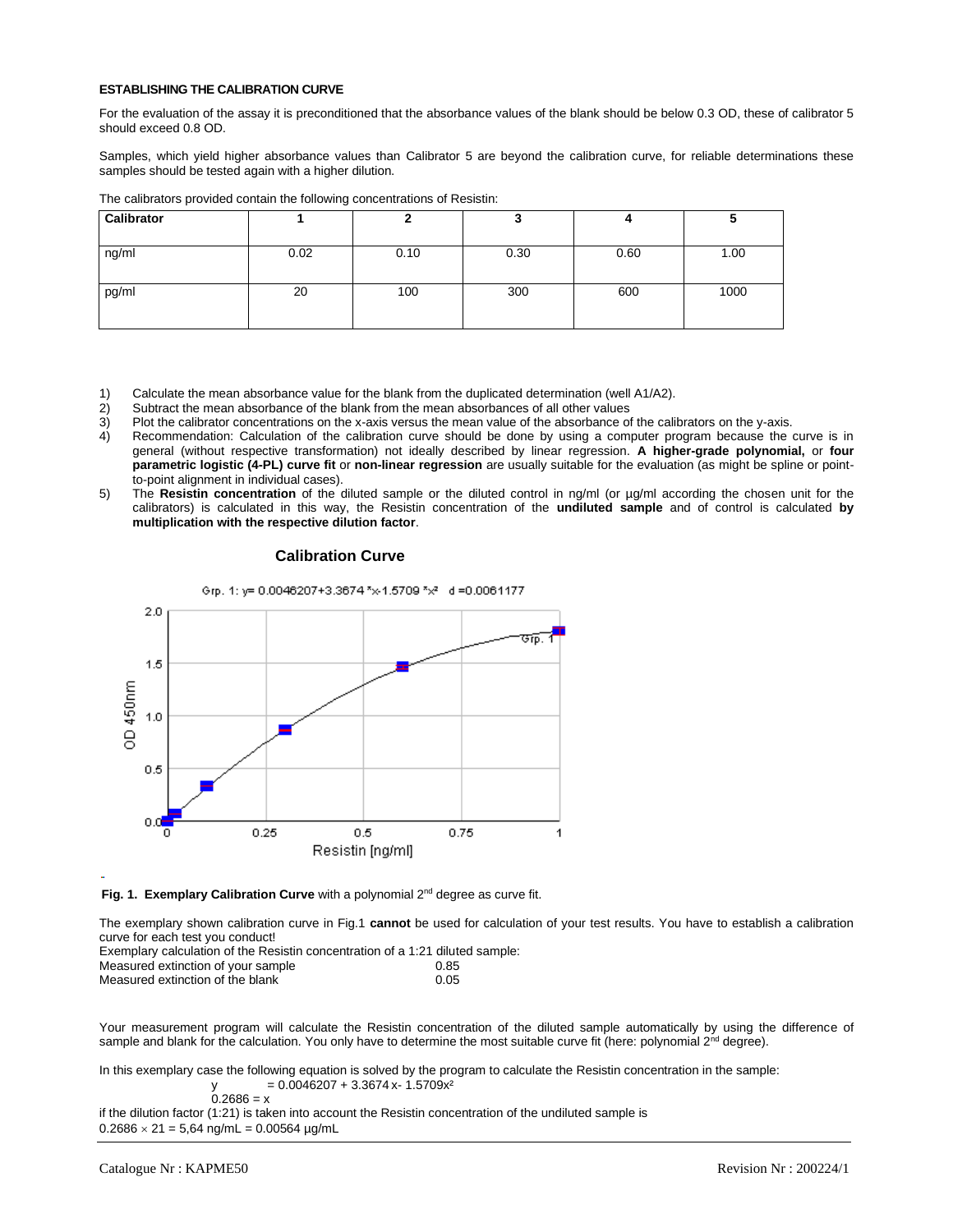# **PERFORMANCE CHARACTERISTICS**

# **Calibrators**

The calibrators are prepared from recombinant human Resistin (19.5 kDa, 2 x 92 amino acids, expressed in E. coli) in concentrations of 20, 100, 300, 600 and 1000 pg/ml (pico Gramm / ml, equal to 0.02 ng/ml-1 ng/ml).

# **Sensitivity**

The **analytical sensitivity** of the assay yields **0.012 ng/ml** (12 pg/ml; as 2x SD of zero calibrator in 15fold determination).

# **Specificity**

Commercially available sera from bovine, cat, chicken, dog, donkey, goat, guinea pig, horse, mouse, pig, rabbit, rat and sheep were diluted (1:10) and used as samples in this assay system and the signal intensity was measured. No cross reactivity was detected.

# **Interference**

Interference of physiological appearing substance with the Resistin measurement was investigated. Serum samples have been enriched with different concentrations of possibly interfering substances and the amount of Resistin was measured and compared with the Resistin concentration in the same sample without any enrichment. In table 1 the relative results are shown. None of the tested substances interfered significantly with Resistin measurement.

**Table 1:** Interference: Three serum samples where enriched with indicated amount of the potentially interfering substance and measured. Shown is % of Resistin of the native, non enriched serum sample

|         | Triglyceride | <b>Bilirubin</b> | Haemolysate     |  |
|---------|--------------|------------------|-----------------|--|
|         | 100 mg/ml    | $100 \mu q/ml$   | $1000 \mu g/ml$ |  |
| Serum 1 | 101          | 93               | 94              |  |
| Serum 2 | 115          | 99               | 99              |  |
| Serum 3 | 104          | 103              | 147             |  |

**Table 2:** Effects of coagulation inhibitors were investigating by adding indicated amounts of inhibitors to PP enriched with 0.3 ng/ml Resistin. Relative amounts of Resistin measured in inhibitor containing samples in comparison to 0.3 ng/ml Resistin containing Sample Buffer (PP) are shown.

|                |             | % of Resistin in PP |      |
|----------------|-------------|---------------------|------|
|                |             | Mean $(n=3)$        | SD   |
| $3.8$ g/l      | Citrate     | 94                  | 7.67 |
| $0.0068$ mol/l | <b>EDTA</b> | 93                  | 4.96 |
| 30,000 IE/I    | Heparin     | 96                  | 4.89 |

# **Reproducibility and Precision**

The inter- and intra assay coefficients of variability are below than 6.8% and 5%, respectively. Exemplary determinations are shown in table 3 and table 4.

**Table 3:** Intra-Assay-Variation

|          | Number of determinations | Mean value<br>(ng/ml) | Standard deviation<br>(nq/ml) | VC<br>(% ) |
|----------|--------------------------|-----------------------|-------------------------------|------------|
| Sample 1 | 26                       | 2.91                  | 0.16                          | 5.55       |
| Sample 2 | 15                       | 4.58                  | 0.24                          | 5.33       |
| Sample 3 | 17                       | 4.60                  | 0.23                          | 5.04       |
| Sample 4 |                          | 2.50                  | 0.09                          | 3.37       |
| Sample 5 | 23                       | 4.09                  | 0.27                          | 6.67       |

**Table 4:** Inter-Assay-Variation (results of 11 determinations, each)

|          | Number of determinations | Mean value<br>(na/ml) | Standard deviation<br>(na/ml) | VC<br>(% ) |
|----------|--------------------------|-----------------------|-------------------------------|------------|
| Sample 1 | 16                       | 2.81                  | 0.13                          | 4.49       |
| Sample 2 | 15                       | 4.79                  | 0.24                          | 4.97       |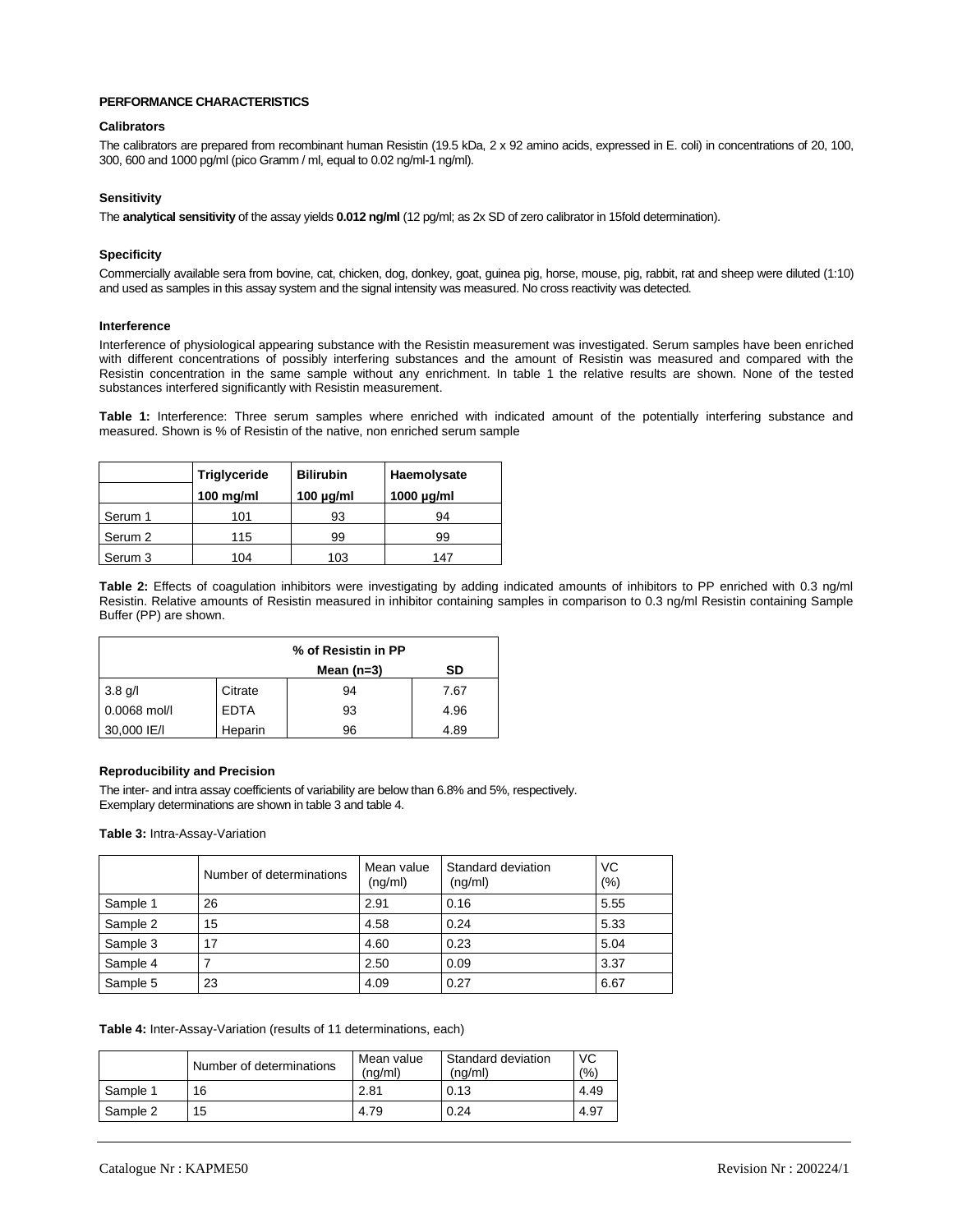# **Recovery and Linearity**

The DIAsource Resistin ELISA is over a very wide range dilution authentic, the linearity of serum dilutions is over a very wide range excellent (s.Tab.5).

| <b>Dilution</b> | <b>Sample 1</b> (native 5.5 ng/ml) |              |                  | <b>Sample 2</b> (native 2.25 ng/ml) |
|-----------------|------------------------------------|--------------|------------------|-------------------------------------|
|                 | plus 5 ng/ml                       | Recovery (%) | plus 12.25 ng/ml | Recovery (%)                        |
| 1:50            | 9.71                               | 92.5         | 14.99            | 103.4                               |
| 1:100           | 10.60                              | 101.0        | 13.64            | 94.1                                |
| 1:200           | 10.44                              | 99.4         | 14.10            | 97.2                                |
| 1:400           | 10.32                              | 98.3         | 14.33            | 98.8                                |

**Table 5:** Recovery and linearity of the Sample Dilution (characteristic results of two different sera)

Different human sera were spiked with recombinant human Resistin in varying concentrations (e.g. in Table 6). The recovery of Resistin yielded on average 98 % of the theoretically expected amount.

**Table 6:** Samples were enriched with 0.3 ng/ml Resistin and measured in comparison to non enriched sample. Relative recovery of added Resistin is shown.

| <b>Matrix</b>            | <b>Dilution</b> | % Recovery |
|--------------------------|-----------------|------------|
| Cerebrospinal fluid      | 1:2             | 129        |
| Cerebrospinal fluid      | 1:10            | 93         |
| Cerebrospinal fluid      | 1:40            | 103        |
| Amnion fluid             | 1:10            | 85         |
| Amnion fluid             | 1:40            | 91         |
| Saliva                   | 1:10            | 99         |
| Saliva                   | 1:21            | 86         |
| Urine                    | 1:10            | 79         |
| Urine                    | 1:21            | 85         |
| <b>Breast milk</b>       | 1:2             | 97         |
| <b>Breast milk</b>       | 1:10            | 58         |
| <b>Breast milk</b>       | 1:21            | 63         |
| Cell culture supernatant | 1:2             | 100        |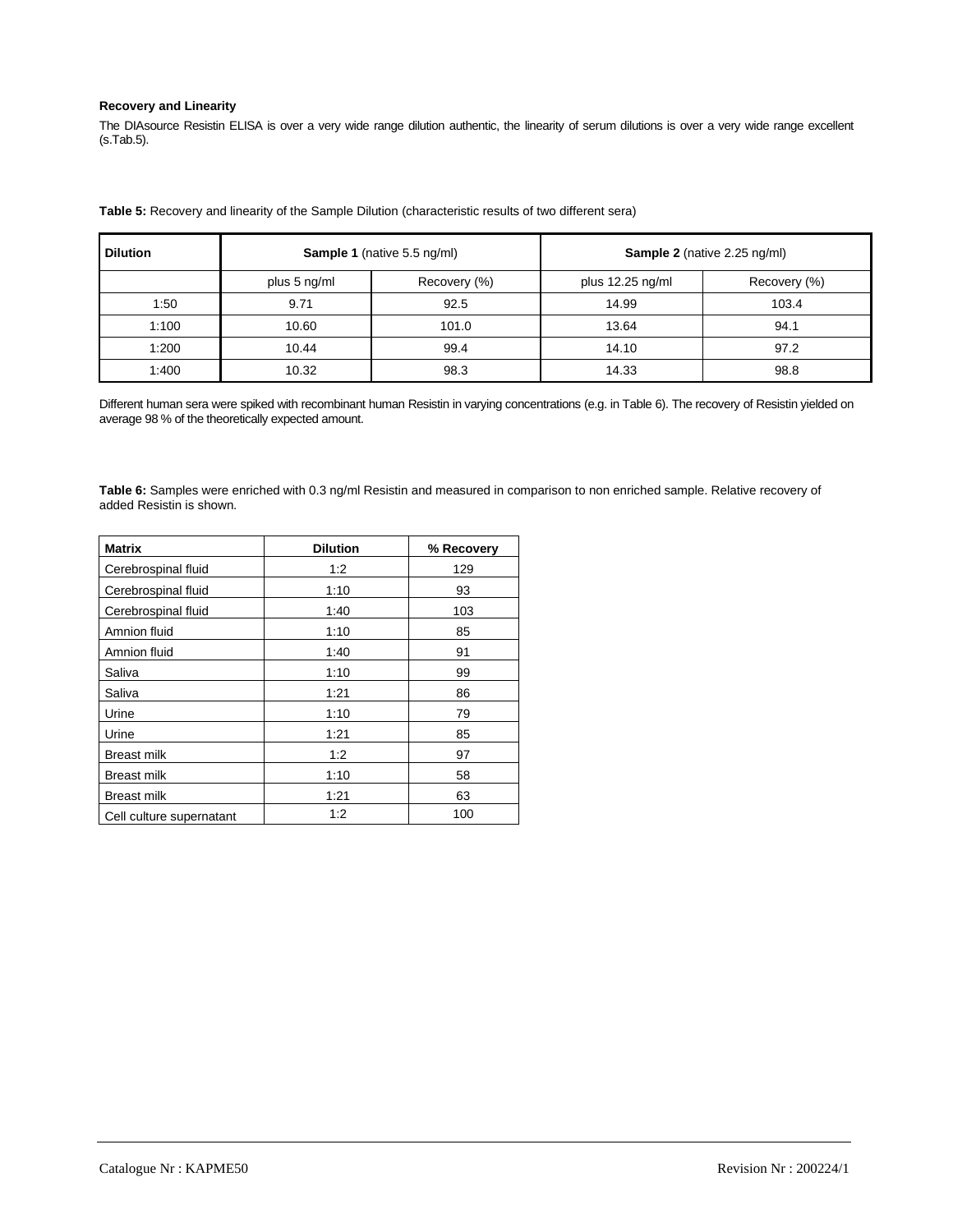# **EVALUATION OF RESULTS**

**Table 7:** The expected values for Resistin were determined with the DIAsource ELISA in healthy probands and analysed by Prof. Dr. J. Kratzsch, Institute for Laboratory Medicine, University of Leipzig.

| Female       |     | Resistin (ng/ml): |            |                   |                                  |                 |
|--------------|-----|-------------------|------------|-------------------|----------------------------------|-----------------|
| Age (Years): | n:  | AV<br>Age:        | AV<br>BMI: | $AV \pm SD$ :     | $25 - 75$ .<br>Percentile:       | $Min. - Max.$   |
| $18 - 30$    | 96  | 23.0              | 23.1       | $7.2 \pm 2.6$     | $5.4 - 8.8$                      | $3.1 - 14.7$    |
| $31 - 40$    | 63  | 36.5              | 24.3       | $8.1 \pm 2.3$     | $6.4 - 9.6$                      | $3.6 - 13.1$    |
| 41 - 50      | 67  | 44.9              | 24.8       | $7.3 \pm 2.5$     | $5.7 - 8.1$                      | $4.0 - 16.1$    |
| $51 - 60$    | 29  | 54.7              | 25.0       | $7.2 \pm 2.6$     | $5.4 - 8.5$                      | $4.0 - 15.5$    |
| $61 - 65$    | 9   | 62.7              | 25.2       | $6.6 \pm 1.1$     | $6.0 - 6.7$                      | $5.4 - 9.3$     |
|              |     | Male              |            | Resistin (ng/ml): |                                  |                 |
| Age (Years): | n:  | AV<br>Age:        | AV<br>BMI: | $AV \pm SD$ :     | $25 - 75.$<br><b>Percentile:</b> | $Min. - Max.$ : |
| $18 - 30$    | 107 | 23.9              | 24.1       | $6.4 \pm 1.8$     | $5.0 - 7.6$                      | $2.5 - 13.1$    |
| $31 - 40$    | 59  | 35.9              | 25.0       | $6.7 \pm 3.2$     | $4.8 - 7.4$                      | $3.8 - 26.9$    |
| $41 - 50$    | 66  | 45.0              | 25.2       | $6.5 \pm 2.8$     | $4.5 - 7.4$                      | $2.4 - 16.7$    |
| $51 - 60$    | 36  | 54.8              | 26.4       | $6.1 \pm 2.1$     | $4.7 - 7.2$                      | $3.2 - 13.3$    |
| $61 - 68$    | 20  | 63.2              | 25.6       | $7.2 \pm 1.8$     | $6.0 - 8.2$                      | $4.5 - 11.2$    |

**n**=Number of Probands, **AV**=Average Value, **BMI**=Body Mass Index (kg/m²), **SD**=Standard Deviation

**Table 8:** Summary of the expected values

| Sex    | <b>Number</b> | Mean<br>(ng/ml] | <b>Standard deviation</b> | 2.5.<br>Percentile | 9.5.<br><b>Percentile</b> |
|--------|---------------|-----------------|---------------------------|--------------------|---------------------------|
| Male   | 288           | 6.48            | 2.44                      | 3.32               | 11.68                     |
| Female | 264           | $.4^{\circ}$    | 2.47                      | 3.68               | 13.60                     |
| Total  | 552           | 6.93            | 2.49                      | 3.58               | 13.12                     |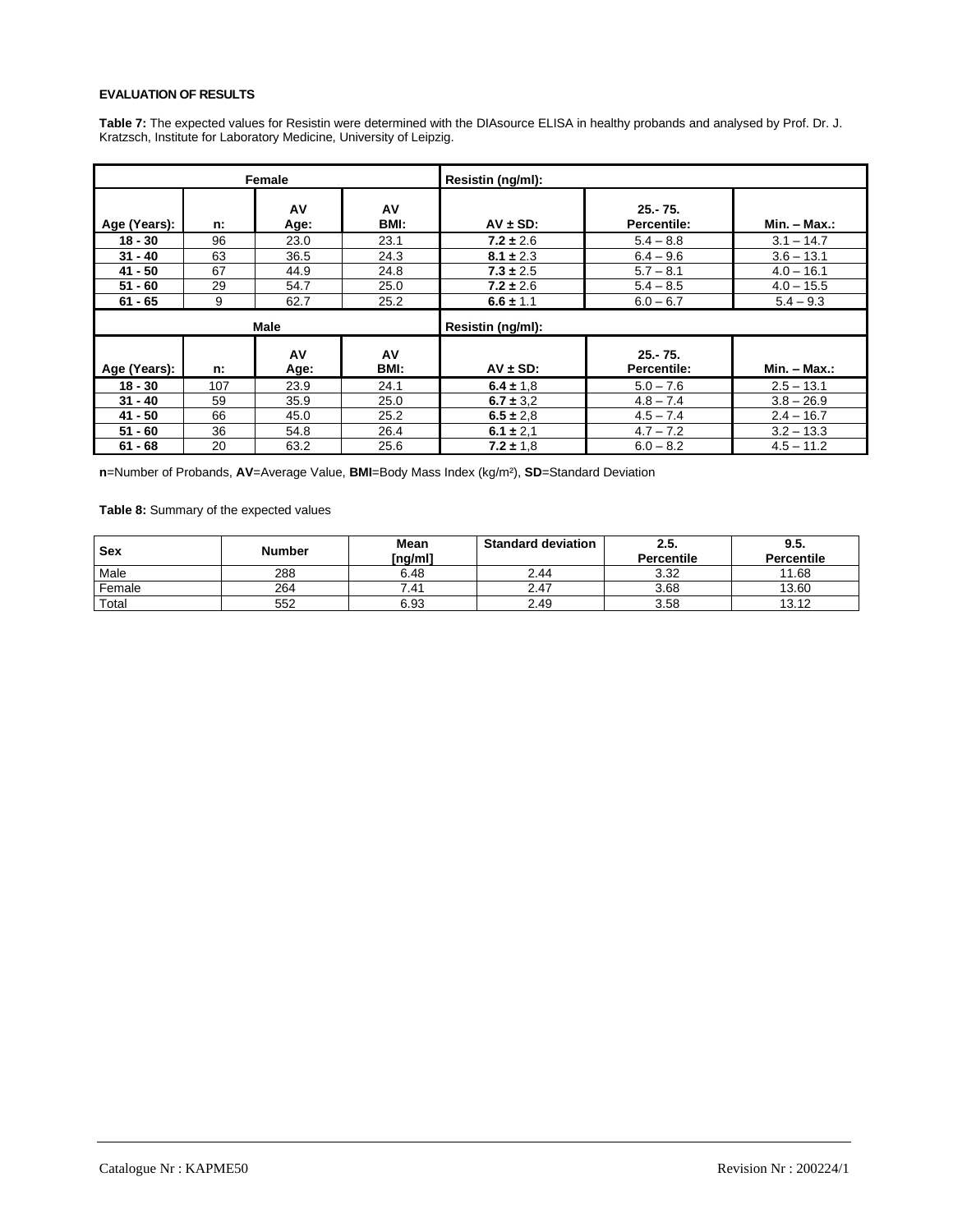# **LITERATUR / LITERATURE**

- 1. Nakano, Y., et al., *Isolation and characterization of GBP28, a novel gelatin-binding protein purified from human plasma.* J Biochem (Tokyo), 1996. **120**(4): p. 803-12.
- 2. Pajvani, U.B., et al., *Structure-function studies of the adipocyte-secreted hormone Acrp30/Resistin. Implications for metabolic regulation and bioactivity.* J Biol Chem, 2003. **278**(11): p. 9073-85.
- 3. Tsao, T.S., et al., *Role of disulfide bonds in Acrp30/Resistin structure and signaling specificity. Different oligomers activate different signal transduction pathways.* J Biol Chem, 2003. **278**(50): p. 50810-17.
- 4. Shimada, K., T. Miyazaki, and H. Daida, *Resistin and atherosclerotic disease.* Clin Chim Acta, 2004. **344**(1-2): p. 1-12.
- 5. Higashiura, K., et al., *Correlations of Resistin level with insulin resistance and atherosclerosis in Japanese male populations.* Clin Endocrinol (Oxf), 2004. **61**(6): p. 753-9.
- 6. Spranger, J., et al., *Resistin is independently associated with insulin sensitivity in women with polycystic ovary syndrome.* Clin Endocrinol (Oxf), 2004. **61**(6): p. 738-46.
- 7. Zoico, E., et al., *Adipocytokines, fat distribution, and insulin resistance in elderly men and women.* J Gerontol A Biol Sci Med Sci, 2004. **59**(9): p. M935-9.
- 8. Ye, J.M., et al., *PPARalpha /gamma ragaglitazar eliminates fatty liver and enhances insulin action in fat-fed rats in the absence of hepatomegaly.* Am J Physiol Endocrinol Metab, 2003. **284**(3): p. E531-40.
- 9. Yamauchi, T., et al., *Resistin stimulates glucose utilization and fatty-acid oxidation by activating AMP-activated protein kinase.* Nat Med, 2002. **8**(11): p. 1288-95.
- 10. Blüher (Blueher), M., et al., *Total and high-molecular weight Resistin in relation to metabolic variables at baseline and in response to an exercise treatment program: comparative evaluation of three assays.* Diabetes Care, 2007. **30**(2): p. 280-5.
- 11. Delaigle, A.M., et al., *Induction of Resistin in skeletal muscle by inflammatory cytokines: in vivo and in vitro studies.* Endocrinology, 2004. **145**(12): p. 5589-97.
- 12. Winzer, C., et al., *Plasma Resistin, insulin sensitivity, and subclinical inflammation in women with prior gestational diabetes mellitus.* Diabetes Care, 2004. **27**(7): p. 1721-7.
- 13. Xydakis, A.M., et al., *Resistin, inflammation, and the expression of the metabolic syndrome in obese individuals: the impact of rapid weight loss through caloric restriction.* J Clin Endocrinol Metab, 2004. **89**(6): p. 2697-703.
- 14. Motoshima, H., et al., *Resistin suppresses proliferation and superoxide generation and enhances eNOS activity in endothelial cells treated with oxidized LDL.* Biochem Biophys Res Commun, 2004. **315**(2): p. 264-71.
- 15. Wolf, A.M., et al., *Resistin induces the anti-inflammatory cytokines IL-10 and IL-1RA in human leukocytes.* Biochem Biophys Res Commun, 2004. **323**(2): p. 630-5.
- 16. Okamoto, Y., et al., *Resistin reduces atherosclerosis in apolipoprotein E-deficient mice.* Circulation, 2002. **106**(22): p. 2767-70.
- 17. Schlegel, A., *Resistin and risk of coronary heart disease.* Jama, 2004. **292**(1): p. 40; author reply 40.
- 18. Choi, K.M., et al., *Inflammation, Insulin Resistance, and Glucose Intolerance in Acute Myocardial Infarction Patients without a Previous Diagnosis of Diabetes Mellitus.* J Clin Endocrinol Metab, 2004.
- 19. Nakamura, Y., et al., *Implications of plasma concentrations of Resistin in patients with coronary artery disease.* Heart, 2004. **90**(5): p. 528-33.
- 20. Pischon, T., et al., *Plasma Resistin levels and risk of myocardial infarction in men.* Jama, 2004. **291**(14): p. 1730-7.
- 21. Shibata, R., et al., *Resistin stimulates angiogenesis in response to tissue ischemia through stimulation of amp-activated protein kinase signaling.* J Biol Chem, 2004. **279**(27): p. 28670-4.
- 22. Fernandez-Real, J.M., et al., *Resistin is associated with vascular function independent of insulin sensitivity.* Diabetes Care, 2004. **27**(3): p. 739-45.

**Other translations of this Instructions for Use can be downloaded from our website[: https://www.diasource-diagnostics.com/](https://www.diasource-diagnostics.com/)**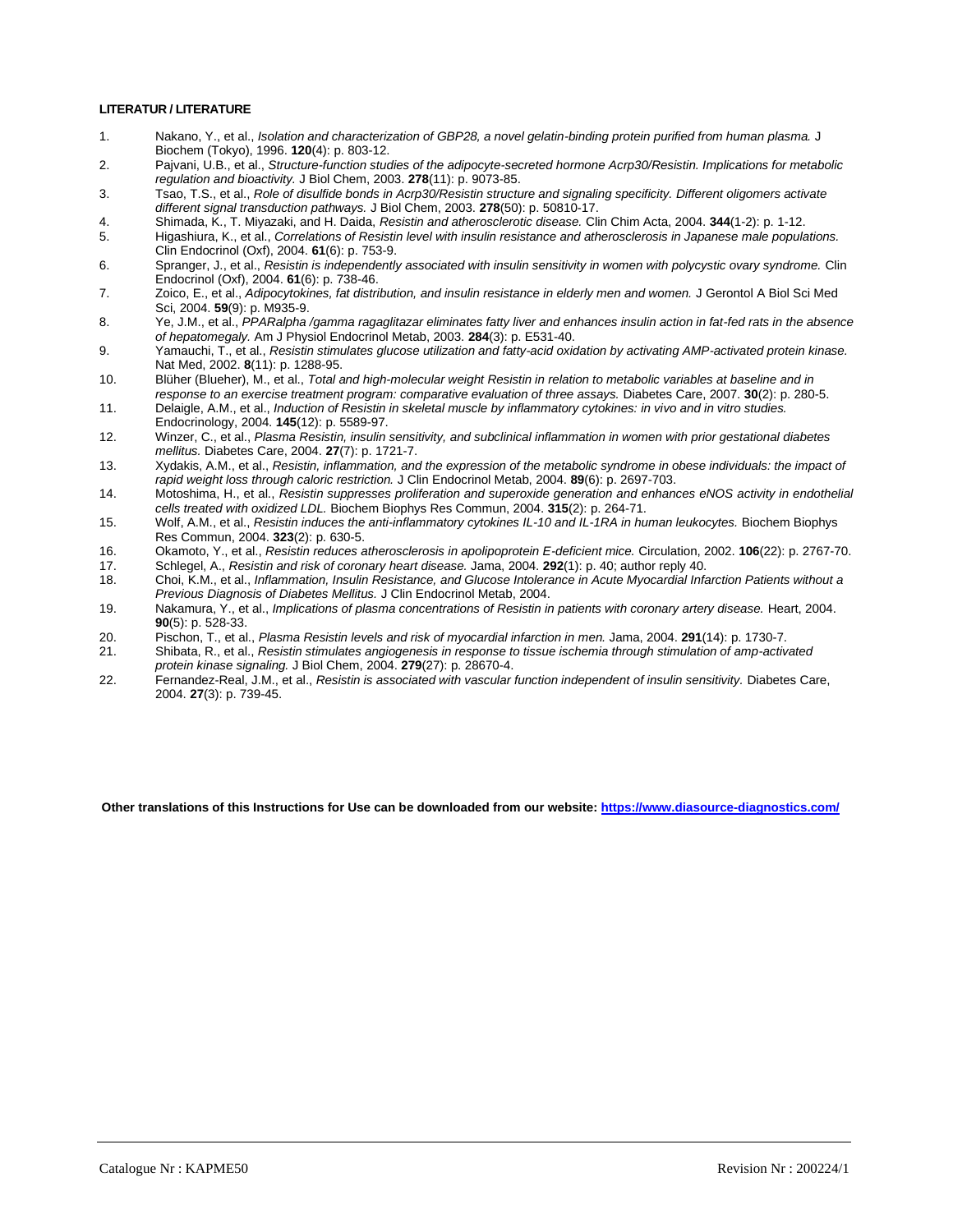| <b>Reagent preparation:</b> | <b>Reconstitution:</b>       | <b>Dilution:</b>                                                                                                                               |
|-----------------------------|------------------------------|------------------------------------------------------------------------------------------------------------------------------------------------|
| Calibrators $1 - 5$         | in 750 µl Calibrator Diluent |                                                                                                                                                |
| <b>Control 1</b>            | in 250 µl Dilution Buffer    | 1:21 with Calibrator Diluent                                                                                                                   |
| <b>Control 2</b>            | in 250 µl Dilution Buffer    | 1:21 with Calibrator Diluent                                                                                                                   |
| <b>Biotin Conjugate</b>     |                              | 1:100 with Dilution Buffer                                                                                                                     |
| <b>HRP Conjugate</b>        |                              | 1:100 with Dilution Buffer                                                                                                                     |
| <b>Washing Buffer</b>       |                              | 1:20 with Aqua. dest. (e.g., add the complete<br>contents of the flask<br>(50 ml) into a graduated flask and fill with A.dest. to<br>1000 ml). |

# **Assay Procedure for Double Determination**

| <b>Pipette</b> | <b>Reagents</b>                                                                     | <b>Position</b> |
|----------------|-------------------------------------------------------------------------------------|-----------------|
| $100$ $\mu$    | Calibrator Dilulent (blank value)                                                   | A1/2            |
| 100 µl         | Calibrator 1 (0.02 ng/ml)                                                           | B1/2            |
| 100 µl         | Calibrator 2 (0.1 ng/ml)                                                            | C1/2            |
| $100$ $\mu$    | Calibrator 3 (0.3 ng/ml)                                                            | D1/2            |
| $100$ $\mu$    | Calibrator 4 (0.6 ng/ml)                                                            | E1/2            |
| $100$ $\mu$    | Calibrator 5 (1.0 ng/ml)                                                            | F1/2            |
| $100$ $\mu$    | Control 1 (diluted)                                                                 | G1/2            |
| $100$ $\mu$    | Control 2 (diluted)                                                                 | H1/2            |
| $100$ $\mu$    | Sample dilution                                                                     | following wells |
|                | Cover the wells with the sealing tape.                                              |                 |
|                | Incubation: 2 h at RT, $\geq$ 350 rpm                                               |                 |
| 5x 300 µl      | Aspirate the contents of the wells and wash 3x with<br>300 µl Wash Buffer           | each well       |
| $100$ $\mu$    | 1:100 diluted Biotin Conjugate                                                      | each well       |
|                | Incubation: 1 h at RT, ≥350 rpm                                                     |                 |
| 5x 300 µl      | Aspirate the contents of the wells and wash 3x with<br>300 µl Wash Buffer           | each well       |
| $100$ µl       | 1:100 diluted HRP Conjugate                                                         | each well       |
|                | Incubation: 30 min at RT, ≥350 rpm                                                  |                 |
| 5x 300 µl      | Aspirate the contents of the wells and wash 3x with<br>300 µl Wash Buffer           | each well       |
| $100$ $\mu$    | <b>Chromogenic Substrate</b>                                                        | each well       |
|                | Incubation: 30 min in the dark at RT                                                |                 |
| $100$ µl       | <b>Stop Solution</b>                                                                | each well       |
|                | Measure the absorbance within 30 min at 450 nm with 620 nm as reference wavelength. |                 |

Revision date : 2020-02-24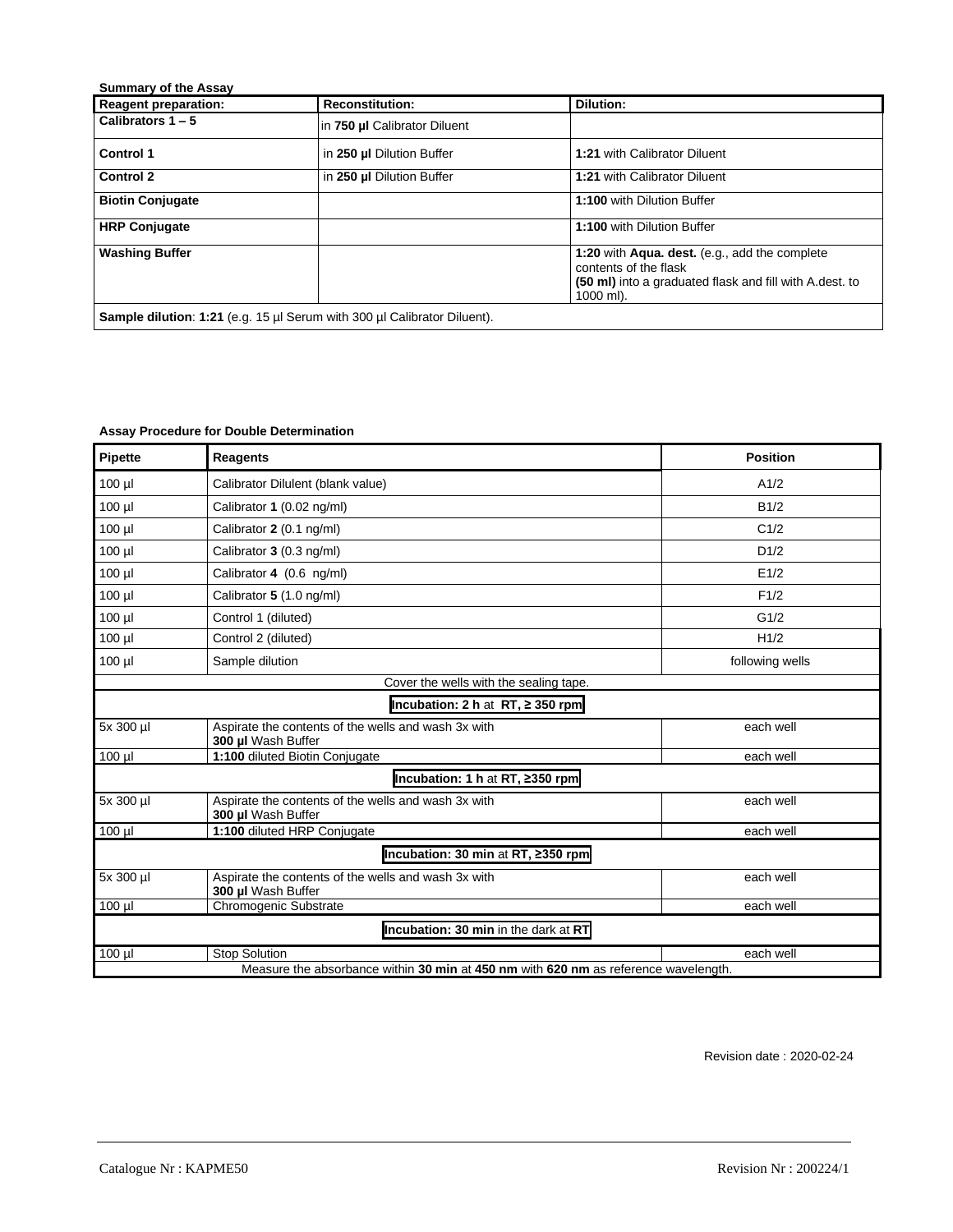# **Resistin-ELISA**

**Inmunoensayo enzimático para la determinación cuantitativa de resistina** 

**humana.**

**KAPME50**

# *USO DIAGNÓSTICO IN VITRO*

DIAsource ImmunoAssays SA - Rue du Bosquet 2, B-1348 Louvain-la-Neuve, Bélgica - Tel.: +32 10 84 99 11 - Fax: +32 10 84 99 91

# **DIASOURCE RESISTIN ELISA**

 $\epsilon$ 

- Es adecuado para la determinación en muestras **séricas** y**plasmáticas**
- Es extremadamente **sensible** (**12 pg/ml 1,2 pg por pocillo**), y por tanto también permite las mediciones en medios de cultivo celular y en muestras no séricas, p. ej. en líquido cerebroespinal, líquido amniótico, saliva, orina o leche materna
- Es **rápido**: el tiempo total de incubación es de 4 horas
- En el kit se suministran calibradores simples con **20, 100, 300, 600 y 1000 pg/ml** de resistina humana
- 2 sueros control para el control de calidad
- Se calibra con **resistina recombinante**
- Las placas de microvaloración se separan individualmente y las pruebas se pueden adaptar a los requisitos específicos

# **INDICACIONES**

Medición de la resistina humana en muestras séricas y plasmáticas

# **IMPLICACIÓN CLÍNICA**

- La resistina es importante, por ejemplo, en la investigación sobre:
- Adiposidad
- Resistencia a la insulina, diabetes
- Arteriosclerosis
- Inflamación

# **INTRODUCCIÓN**

La resistina, una proteína rica en cisteína de 11,3 kDa (1), se halló por primera vez en ratones (2), y junto con la RELM a, la RELM y la RELM y la RELM y la RELM y la RELM y la RELM y la RELM y la RELM y la RELM y la REL forma la familia de proteínas de moléculas similares a la resistina (RELM).

En humanos se hallaron la resistina y la RELM<sub>B</sub> (1), pero ninguna otra proteína de la familia RELM. La forma humana de la resistina muestra una homología del 53% con la proteína murina (4). Tiene 11 residuos de cisteína, se sintetiza como un propéptido de 108 aminoácidos y se secreta como un dímero, construido mediante un puente disulfuro de residuos de cisteína (22). Además de este puente disulfuro intermolecular, existen 5 intramoleculares más (5,6).

Mediante cromatografía de exclusión por tamaño se demostró la presencia de multiformaciones y formaciones oligómericas. Así, se demostró que la formación oligomérica es insensible a SDS, pero puede inhibirse por β-mercaptoetanol y, por tanto, es probable que esté causada por puentes disulfuros (1). Además, la estructura de la resistina parece depender de su concentración, ya que el análisis de dicroísmo circular muestra un cambio dependiente de la concentración de una estructura  $\alpha$ -helicoidal a una lámina  $\beta$  (1).

La expresión de la resistina se demostró en el tejido adiposo blanco (10), la pituitaria (11) y los islotes pancreáticos (12) de ratones, así como en el tejido adiposo pardo de ratas. En humanos, la expresión de la resistina en adipocitos se puede detectar, pero solo a un nivel muy bajo. Pero *in vitro*  se demostró la expresión de la resistina de los no adipocitos del tejido graso (13). El gen humano de la resistina también se expresa en islotes pancreáticos (12), preadipocitos (14), macrófagos (15) y médula ósea (39). Por tanto, la resistina es importante para los procesos inflamatorios, así como para el metabolismo lipídico.

La mayor parte de la investigación se basa en el modelo con ratones. En él se demostró la existencia de resistina trimérica y hexamérica en suero (7). En comparación con la biología de la adiponectina, es altamente probable que los diferentes oligómeros de la resistina tengan funciones biológicas diferentes (8, 9).

En ratones, se halló empíricamente una correlación entre la adiposidad, la resistencia a la insulina y la expresión de la resistina. En humanos, los resultados de los estudios respectivos no están claros; varios estudios muestran una relación entre la concentración sérica de resistina y la adiposidad o la resistencia a la insulina (17, 25-31). Pero otros no lograron confirmar estos resultados (14, 16-24). Por lo tanto, es necesario determinar de modo válido y reproducible la concentración de resistina en suero.

Mediante varios enfoques diferentes se investigó la importancia de la resistina en otros procesos fisiológicos además del metabolismo de la energía. Los experimentos con células endoteliales arrojaron resultados interesantes. Se demostró que la resistina aumenta la expresión de la VCAM-1 y la ICAM-1 (33,34). De esta forma, es posible que la resistina pueda influir en la inflamación endotelial (35,36) y, por tanto, en la aterosclerosis. Estos resultados fueron confirmados por experimentos en ratones en los que se demostró que la endotelina 1 regula la secreción de resistina (37,38).

En investigaciones recientes se ha demostrado que la resistina humana aumenta la proliferación de preadipocitos y la lipólisis de adipocitos maduros (38). Mediante su modo de modular las vías de señalización MAPK, la resistina ejerce una influencia crucial en el metabolismo de la energía.

**es**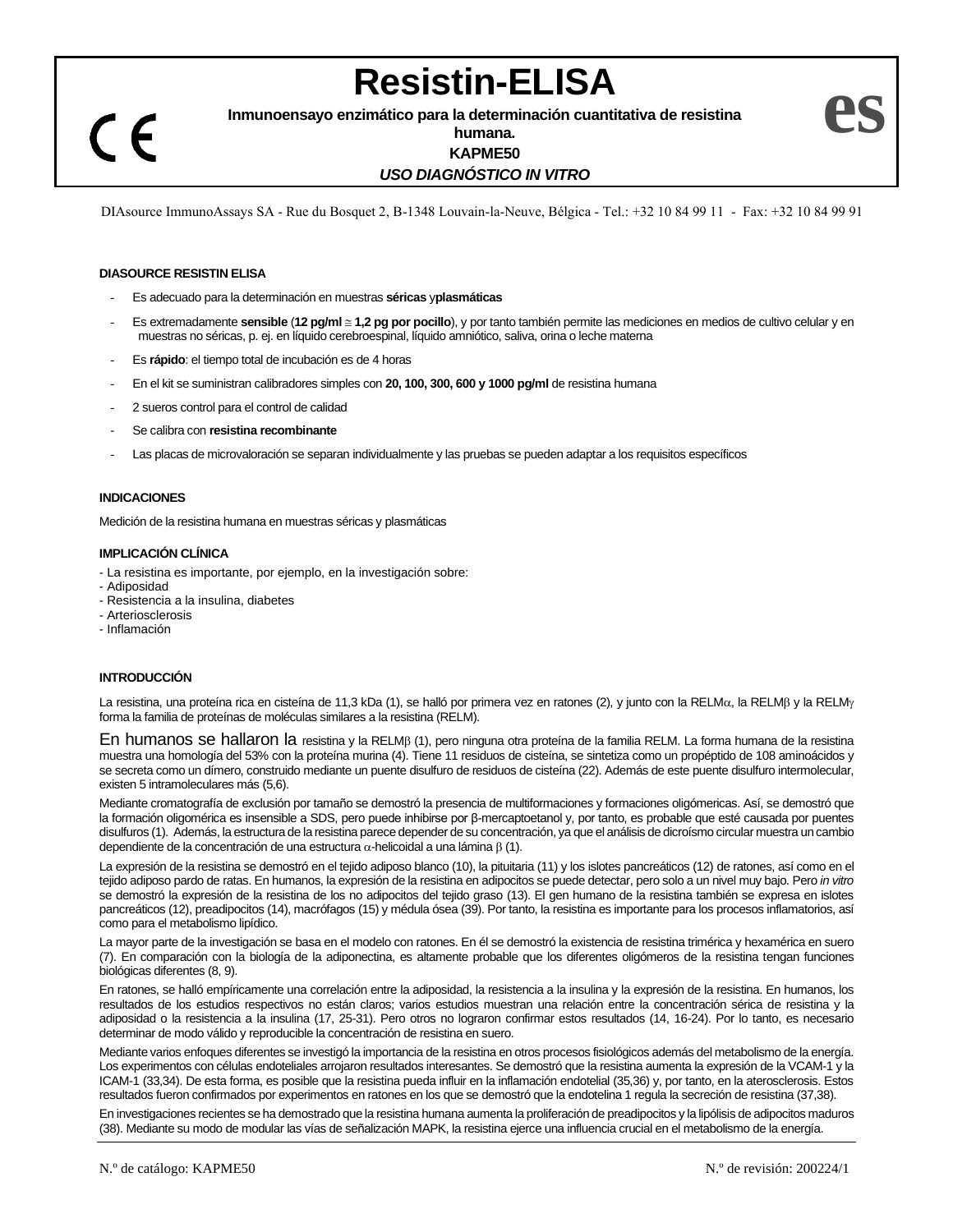La investigación actual demuestra que la resistina ejerce influencia sobre una amplia variedad de procesos fisiológicos; no obstante aún no se ha definido claramente el papel biológico de la resistina.

Este kit ELISA permite al usuario determinar la concentración exacta de resistina en suero o plasma humano, así como en otros fluidos corporales y, por tanto, ayuda a la investigación sobre la biología de la resistina.

# **REACTIVOS PROPORCIONADOS**

| 1)  | ш                                         | Placa de microvaloración, lista para usar: Placa de microvaloración con 96 pocillos, divididos en 12<br>tiras con 8 pocillos separables individualmente, recubiertos de anticuerpos antirresistina humana                                                                                                                                                                                                                                                                                |
|-----|-------------------------------------------|------------------------------------------------------------------------------------------------------------------------------------------------------------------------------------------------------------------------------------------------------------------------------------------------------------------------------------------------------------------------------------------------------------------------------------------------------------------------------------------|
| 2)  | <b>CAL</b><br>N                           | Calibradores 1-5, liofilizados: contienen resistina recombinante. Los valores de los calibradores están<br>entre 0,02-1 ng/ml (20, 100, 300, 600 y 1000 pg/ml) de resistina y tienen que reconstituirse con 750 µl<br>(cada uno) de diluyente de calibrador. Atención: Utilice el diluyente de calibrador solo para esta dilución,<br>ya que solo así se garantizará que los calibradores y las respectivas muestras se incuben en condiciones<br>idénticas en el mismo tampón especial. |
| 3)  | <b>CAL</b><br><b>DIL</b>                  | Diluyente de calibrador, 120 ml, listo para usar; usar para la reconstitución de los calibradores 1-5 y para<br>la dilución de la muestra y el control 1.                                                                                                                                                                                                                                                                                                                                |
| 4)  | <b>CONTROL</b><br>N                       | Controles 1 y 2, liofilizados: Contienen suero humano y se deben reconstituir con 250 µl del tampón de<br>dilución. El valor de concentración diana de la resistina y el intervalo respectivo se muestran en la etiqueta<br>del vial. La dilución del Control 1 y 2 en el diluyente de calibrador debe realizarse de acuerdo con la<br>dilución de las muestras respetadas.                                                                                                              |
| 5)  | CONC<br><b>BIOT</b><br><b>CONJ</b>        | Conjugado de biotina, 120 µl, solución concentrada 100 veces, contiene un anticuerpo biotinilado<br>antirresistina; antes de su uso, diluir en el tampón de dilución (1:100): p. ej. añadir 100 µl de conjugado<br>de biotina a 10 ml de tampón de dilución, mezclar y usar 100 µl/pocillo de esta dilución en el ensayo.                                                                                                                                                                |
| 6)  | CONC<br>SAV<br><b>HRP</b>                 | Conjugado de HRP, 120 µl, solución concentrada 100 veces, contiene estreptavidina marcada con HRP<br>(peroxidasa de rábano picante); antes de usar diluir en el tampón de dilución (1:100): p. ej. añadir 100<br>µl de conjugado de HRP a 10 ml de tampón de dilución, mezclar y usar 100 µl/pocillo de esta dilución en<br>el ensayo.                                                                                                                                                   |
| 7)  | DIL<br><b>BUF</b>                         | Tampón de dilución, 25 ml, listo para usar, usar para la reconstitución de los controles y para la<br>dilución del conjugado de biotina y el conjugado de HRP.                                                                                                                                                                                                                                                                                                                           |
| 8)  | <b>SOLN</b><br><b>CONC</b><br><b>WASH</b> | Tampón de lavado, 50 ml, concentrado 20 veces: antes de usarse, el tampón de lavado debe diluirse en<br>proporción 1:20 con agua destilada o desmineralizada. (p. ej. añadir el contenido completo del frasco (50<br>ml) en un frasco graduado y llenarlo con agua destilada (hasta 100 ml). Atención: Tras la dilución, la<br>estabilidad del tampón de lavado es limitada, diluir solo según la necesidad.                                                                             |
| 9)  | <b>CHROM</b><br>TMB                       | <b>Sustrato cromogénico,</b> 12 ml, listo para usar, H <sub>2</sub> O <sub>2</sub> -tetrametilbencidina estabilizada.                                                                                                                                                                                                                                                                                                                                                                    |
| 10) | STOP<br><b>SOLN</b>                       | Solución de parada, 12 ml, lista para usar, ácido sulfúrico 0,2 M, precaución.                                                                                                                                                                                                                                                                                                                                                                                                           |

**11) Cinta selladora** para tapar la placa de microvaloración, 2 x, adhesiva.

# **MATERIALES NECESARIOS PERO NO SUMINISTRADOS**

Pipetas de precisión (100 y 200 µl). Micropipetas y pipetas multicanal con puntas de plástico desechables Agua destilada o desionizada para la dilución del tampón de lavado (WB), 950 ml

Agitador tipo vórtex

Dispositivo para aspirar los calibradores y las muestras de los pocillos (recomendado debido al peligro potencial de infección por muestras humanas)

Cronómetro (120 min)

Depósitos (desechables)

Lavador de placas y agitador de placas (350 cpm)

Lector de microplacas calibrado ("lector ELISA") con filtro de 450 y 620 nm (o  $\geq$ 590 nm)

# **ADVERTENCIAS Y PRECAUCIONES**

# **Solo para uso diagnóstico in vitro. Solo para uso profesional.**

Lea las instrucciones atentamente y por completo antes de comenzar el ensayo. Utilice la versión válida del prospecto facilitado con el kit. Asegúrese de entenderlo todo.

Todos los componentes del kit deben estar **a temperatura ambiente a 20-25 °C** antes de usarse. Los precipitados de los tampones deben disolverse antes de usarse mezclándolos y calentándolos. **La temperatura afectará a las lecturas de absorbancia** del ensayo. Sin embargo, no afectará a los valores de las muestras de pacientes.

No mezcle reactivos de distintos lotes. No utilice reactivos caducados.

La microplaca contiene tiras separables. Los pocillos no utilizados deben conservarse entre 2 y 8 °C en la bolsa de aluminio y utilizarse en el marco suministrado.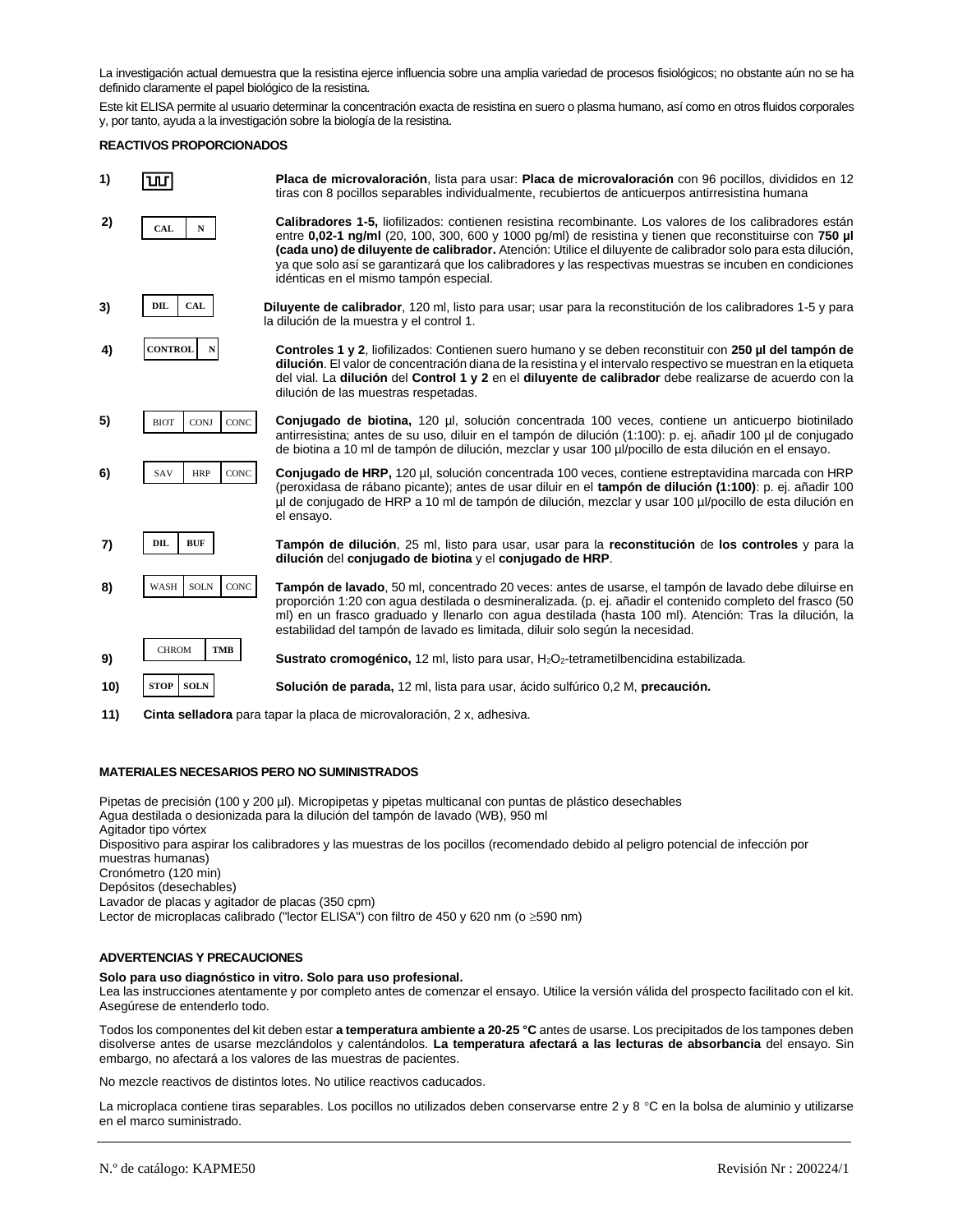Precaución: Este kit contiene material de origen humano y/o animal. El suero de origen humano del suero de control suministrado en este kit fue probado mediante los métodos recomendados por la FDA y resultó no reactivo para el antígeno de superficie de la hepatitis B (HBsAg), ni para anticuerpos del virus de la hepatitis C (VHC) y del virus de inmunodeficiencia humana 1 y 2 (VIH). Ningún método de prueba puede ofrecer una garantía total de la ausencia de microorganismos infecciosos; por tanto, todos los componentes y muestras de pacientes deben tratarse como potencialmente infecciosos.

# **2-metil-4-isotiazolina-3-ona**

# Los siguientes componentes contienen < 0,01% de solución de**2-metil-4-isotiazolina-3-ona** como conservante: **calibradores 1-5, conjugado de biotina, diluyente de calibrador, conjugado enzimático, tampón de dilución**

< 0,01% solución de 2-metil-4-isotiazolina-3-ona

| R36/38 | Irrita los ojos y la piel       |
|--------|---------------------------------|
| D 10   | Deelkiided de eeseikiideelfa es |

- R43 Posibilidad de sensibilización en contacto con la piel.<br>S26 Fincaso de contacto con los oios, lávense inmediata
- S26 En caso de contacto con los ojos, lávense inmediata y abundantemente con agua, y acúdase a un médico<br>S28.1 Fn caso de contacto con la piel, lávese inmediata y abundantemente con agua.
- En caso de contacto con la piel, lávese inmediata y abundantemente con agua.

#### **5-cloro-2-metil 2H isotiazol-3-ona y 2-metil-2H-isotiazol-3-ona**

Los siguientes componentes contienen < 0,01% de 5-cloro-2-metil 2H isotiazol-3-ona y 2-metil-2H-isotiazol-3-ona como conservante:

**calibradores 1-5, conjugado de biotina, diluyente de calibrador, conjugado enzimático, tampón de dilución** R36/38 Irrita los ojos y la piel R43 Posibilidad de sensibilización en contacto con la piel.<br>S26 Fincaso de contacto con los ojos, lávense inmediata S26 En caso de contacto con los ojos, lávense inmediata y abundantemente con agua, y acúdase a un médico S28.1<br>S28.1 Fn caso de contacto con la piel, lávese inmediata y abundantemente con agua. En caso de contacto con la piel, lávese inmediata y abundantemente con agua.

# **La solución de parada contiene ácido sulfúrico 0,2 M (H2SO4)**

| R36/38            | Irrita los ojos y la piel                                                                            |
|-------------------|------------------------------------------------------------------------------------------------------|
| S <sub>26</sub>   | En caso de contacto con los ojos, lávense inmediata y abundantemente con aqua, y acúdase a un médico |
| S <sub>28.1</sub> | En caso de contacto con la piel, lávese inmediata y abundantemente con aqua.                         |
| S36/37            | Usese indumentaria protectora y quantes adecuados.                                                   |

El pipeteo de las muestras y los reactivos debe hacerse tan rápidamente como sea posible y en la misma secuencia para cada paso. Para evitar la contaminación cruzada, utilice puntas de pipeta distintas para cada muestra, control y reactivo. Utilice los depósitos solo para los reactivos individuales. Esto es importante sobre todo para los depósitos de sustrato. El uso de un depósito para dispensar una solución de sustrato que se ha usado previamente para la solución de conjugado puede colorear la solución. No vuelva a verter los reactivos a los viales, puede provocar contaminación cruzada por reactivos. Mezcle bien el contenido de los pocillos de la microplaca para garantizar un buen resultado de las pruebas. No reutilice los micropocillos. No deje que los pocillos se sequen durante el ensayo; añada reactivos inmediatamente después de completar los pasos de lavado.

**El sustrato TMB (S) contiene 3,3´, 5,5´ de tetrametilbenzidina**. Conservar e incubar en un lugar oscuro.

| R20/21/R22        | Nocivo por inhalación, por ingestión y en contacto con la piel.                                      |
|-------------------|------------------------------------------------------------------------------------------------------|
| R36/37/38         | Irrita los ojos, la piel y las vías respiratorias.                                                   |
| S <sub>26</sub>   | En caso de contacto con los ojos, lávense inmediata y abundantemente con agua, y acúdase a un médico |
| S <sub>28.1</sub> | En caso de contacto con la piel, lávese inmediata y abundantemente con aqua.                         |
| S36/37            | Usese indumentaria protectora y quantes adecuados                                                    |

# **Procedimientos generales de primeros auxilios:**

Contacto con la piel: lávese bien la zona afectada con agua. Tire la ropa y calzado contaminados.

Contacto con los ojos: en caso de contacto con los ojos, lávense inmediata y abundantemente con agua durante 15 minutos como mínimo. Para que el lavado sea efectivo abra los párpados.

Ingestión: si se ingiere, enjuáguese la boca con abundante agua. Consulte a un médico inmediatamente.

No coma, beba ni fume en estas zonas.

No pipetee nunca con la boca los materiales.

El material derramado debe limpiarse de inmediato y desinfectarse. Limpie las zonas y equipos contaminados con un detergente apropiado.

# **MÉTODO**

Este inmunoensayo enzimático para la resistina es un ensayo tipo sándwich. Utiliza un antisuero policlonal de conejo de alta afinidad específico que recubre los pocillos de una placa de microvaloración. La resistina de las muestras se une cuantitativamente al antisuero inmovilizado. En el siguiente paso, el antisuero biotinilado se une a su vez a la resistina. Tras el lavado, se añade el conjugado enzimático de peroxidasa estreptavidina, que se unirá de modo altamente específico a la biotina del antisuero y que catalizará el cambio de color en la reacción final del sustrato, cuantitativamente dependiendo del nivel de resistina de las muestras.

# **MUESTRA**

Tanto el suero como las muestras de plasma son adecuados (no se encontró una desviación significativa de los niveles de resistina en las muestras correspondientes de suero, heparina, EDTA, citrato y plasma). Al parecer, las muestras hemolíticas muestran altos niveles de resistina falsos, por lo que dichas muestras deben revisarse de manera crítica. Se halló que los medios comunes de cultivo celular como saliva, leche materna y orina también son muestras adecuadas.

Gracias al tampón de muestra especial, no se requiere una preparación de muestra externa antes del ensayo (ver más abajo).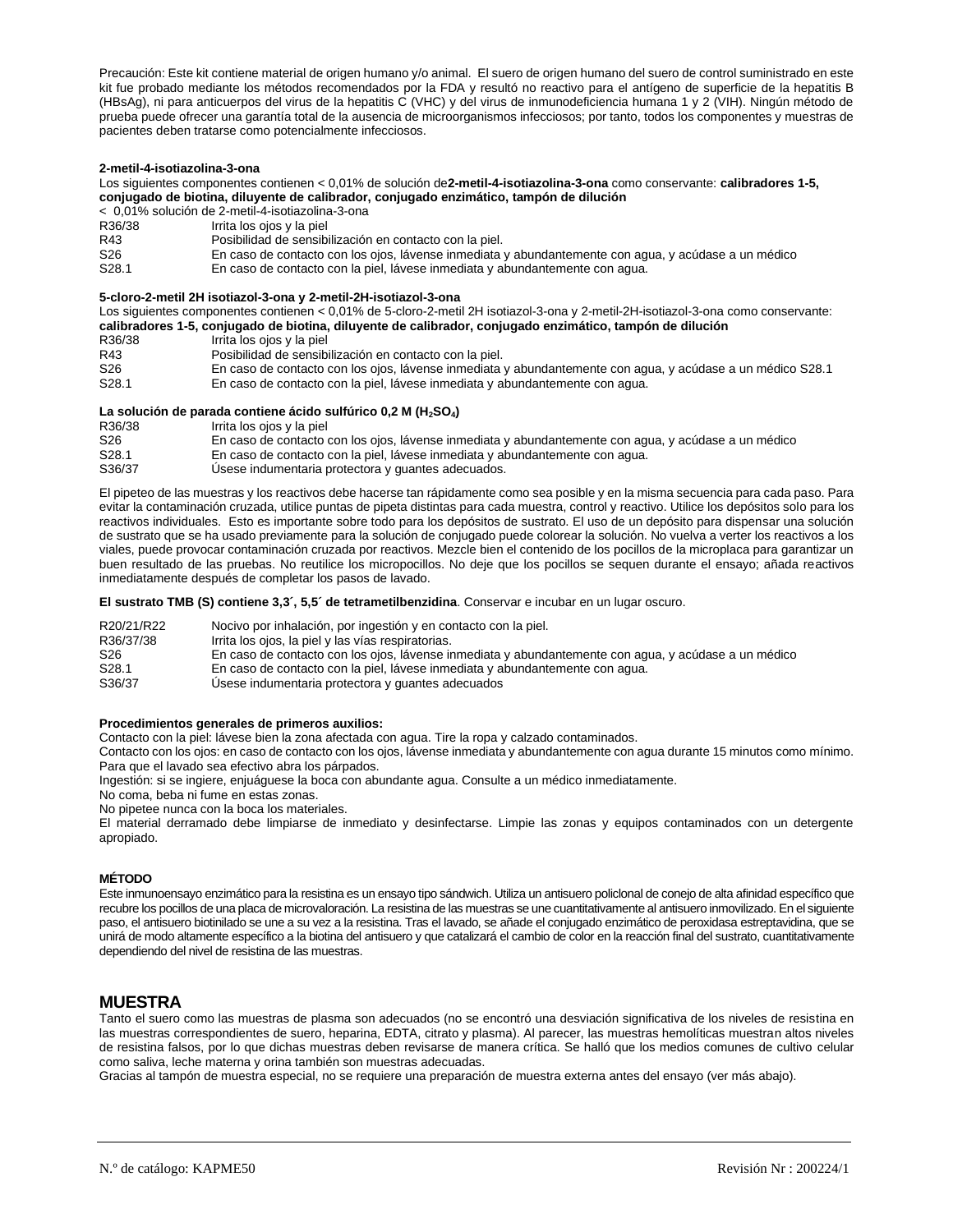La muestra sanguínea para la preparación del suero debe obtenerse conforme al procedimiento de venopunción calibratorizado. Las muestras deben conservarse sin reactivos anticoagulantes. Deben evitarse reacciones hemolíticas. La sangre debe poder coagularse, y después de la coagulación total, se separa el suero mediante centrifugación.

# **Extracción de las muestras**

Conservación a temperatura ambiente máx. 2 días

Conservación a -20 °C máx. 2 años en tubos de plástico herméticos.

No es posible la congelación y descongelación más de 3 veces.

# **Preparación de la muestra**

Las muestras se tienen que diluir en el diluyente de calibrador. La excelente linealidad de este sistema de prueba permite la dilución de la muestra de 1:5 a 1:400.

En la mayoría de las determinaciones (muestras séricas o plasmáticas, sin valores extremos esperados) una dilución **de 1:10 a 1:50 con el diluyente de calibrador** es adecuada. De acuerdo con los niveles de resistina esperados, la dilución con el diluyente de calibrador puede ser superior o inferior. Puesto que el diluyente de calibrador tiene una formulación especial para la correcta determinación de la resistina, la dilución debe ser de **al menos 1:5**.

Las concentraciones de resistina pueden ser completamente diferentes en fluidos corporales de origen humano que no sean suero o sobrenadantes de cultivo celular.

A efectos clínicos, se recomienda una dilución estándar de 1:21.

# Protocolo de dilución sugerido:

Pipetee 300 µl de diluyente de calibrador en tubos de PE/PP (se recomienda aplicar un multistepper para series más grandes), añada 15 µl de suero o plasma (dilución 1:21). Después de mezclarlos, utilice 2 x 100 µl de esta dilución en el ensayo.

# **RECOMENDACIONES TÉCNICAS**

El ensayo debe realizarse siguiendo estrictamente el protocolo de la prueba indicado aquí.

No pueden mezclarse reactivos de distintos números de lote. La placa de microvaloración y los reactivos son estables hasta la fecha de caducidad indicada si se guardan sin abrir y se protegen de la luz solar a 2-8 ºC.

**Todos los reactivos deben estar a temperatura ambiente (20-25 C) antes de usarse.** Las posibles precipitaciones en los tampones deben disolverse antes de usar mezclándolos o calentándolos.

# **Una incubación a temperatura ambiente significa**: 20-25 °C

Los pasos de incubación deben realizarse a una frecuencia de rotación media de un agitador de placas de microvaloración que sea especialmente adecuado. Recomendamos 350 rpm. Debido a ciertas diferencias técnicas, pueden producirse desviaciones, en cuyo caso debe ajustarse la frecuencia de rotación. Una agitación insuficiente puede hacer que la mezcla de las soluciones no sea adecuada y por tanto que las densidades ópticas sean bajas, las variaciones altas y/o los valores falsos; una agitación excesiva puede producir densidades ópticas altas y/o valores falsos.

Un lavado apropiado es de una importancia esencial para que la prueba sea segura, fiable y precisa. Es común realizar un lavado incompleto, lo que afectará negativamente al resultado de la prueba. Las posibles consecuencias pueden ser variaciones inespecíficas no controladas de las densidades ópticas medidas, que podrían producir cálculos de resultados falsos de las muestras examinadas. Unos efectos como valores de fondo altos o variaciones altas podrían indicar problemas de lavado.

Todo lavado debe realizarse con el tampón de lavado proporcionado diluido a la concentración de uso. El volumen de lavado por ciclo de lavado y pocillo debe ser de 300 µl como mínimo.

El peligro de manipular material potencialmente infeccioso debe tenerse en cuenta.

Cuando se utilice un lavador de placas de microvaloración automático, deben seguirse atentamente las instrucciones de uso correspondientes. Deben realizarse los ajustes del dispositivo, p. ej. para la geometría de la placa y los parámetros de lavado proporcionados. El dispositivo de dispensación y aspiración no debe rayar la superficie interior de los pocillos. Debe preverse minimizar el volumen de líquido remanente de cada paso de aspiración. Después del último paso de aspiración de cada ciclo de lavado, esto podría controlarse, y el posible líquido remanente podría eliminarse a continuación invirtiendo la placa y dando golpecitos reiteradamente sobre papel absorbente que no suelte pelusa.

El lavado manual es una opción alternativa adecuada. Puede dispensarse tampón de lavado empleando un dispositivo multistepper, una pipeta multicanal o un frasco de lavado. El líquido puede eliminarse basculando dinámicamente la placa de microvaloración sobre un recipiente. Si se utilizan dispositivos de aspiración, debe tenerse cuidado de no rayar la superficie interior de los pocillos. Con posterioridad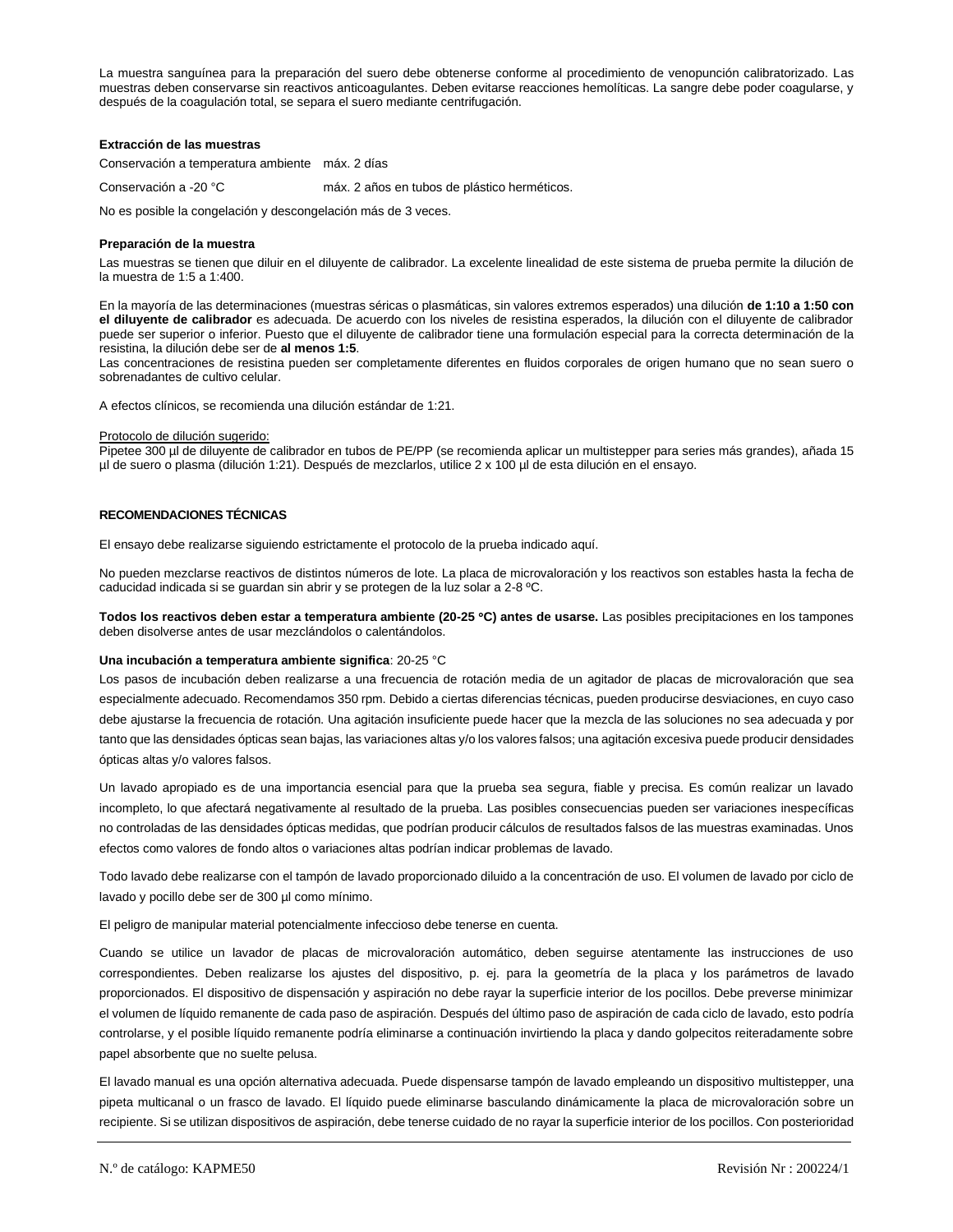a cada paso de lavado individual, debe eliminarse el líquido remanente invirtiendo la placa y dando golpecitos reiteradamente sobre papel absorbente que no suelte pelusa

# **Calibradores y control**

Para la reconstitución de los **calibradores 1-5** liofilizados se debe utilizar el **diluyente de calibrador**.

Los **controles** liofilizados deben reconstituirse con el **tampón de dilución**. La dilución del **control en el diluyente de calibrador** debe hacerse según la dilución de las muestras respetadas.

Se recomienda conservar los reactivos reconstituidos a temperatura ambiente durante 15 minutos y luego mezclarlos completamente pero con suavidad (no debe formarse espuma) con un agitador tipo vórtex.

El calibrador y los controles reconstituidos pueden conservarse durante 4 semanas a -20 °C. Evite los ciclos repetidos de congelación/descongelación.

# **Conjugado de HRP y conjugado de biotina**

Utilice el tampón de dilución para la dilución de los conjugados de biotina y HRP concentrados 100 veces. Las soluciones diluidas solo son estables a 2-8 ºC y deben prepararse de nuevo cada día.

# **Tampón de lavado**

El volumen necesario de tampón de lavado se prepara diluyendo a 1:20 el concentrado 20 veces suministrado con agua destilada. El tampón de lavado diluido será estable durante 4 semanas a 2-8 ºC. Para usarse debe estar a temperatura ambiente.

#### **Placa de microvaloración**

Guarde las tiras y los pocillos de microvaloración sin usar junto con el desecante en la bolsa hermética con cierre de clip a 2-8 °C y utilícelos en el marco suministrado. Si se conserva adecuadamente, la fecha de caducidad indicada no se ve afectada.

#### **Sustrato de cromógeno**

El sustrato de cromógeno, la H<sub>2</sub>O<sub>2</sub>-tetrametilbencidina estabilizada, es fotosensible; consérvelo e incúbelo en un lugar oscuro.

# **PROCEDIMIENTO DEL ENSAYO**

NOTAS: Todas las determinaciones (calibradores, control y muestras) deben analizarse por duplicado. Se recomienda un pipeteo preciso y la adherencia al protocolo para obtener unos resultados óptimos.

Al realizar el ensayo, los calibradores, los controles y las muestras deben pipetearse lo más rápido posible (p. ej. < 15 minutos). Para evitar diferencias en los tiempos de incubación, deberá añadirse a la placa el **conjugado de biotina** y el de **HRP,** así como el **sustrato cromogénico** subsiguiente en el mismo orden y en el mismo intervalo de tiempo que las muestras. **La solución de parada** deberá añadirse a la placa en el mismo orden que la solución de sustrato.

- 1) Añadir **100 µl de diluyente de calibrador** en los pocillos A1/A2 (blanco) y
- 2) Pipetee en las posiciones B1/2 **100 µl del calibrador 1** (0,02 ng/ml) Pipetee en las posiciones C1/2 **100 µl del calibrador 2** (0,1 ng/ml) Pipetee en las posiciones D1/2 **100 µl del calibrador 3** (0,3 ng/ml) Pipetee en las posiciones E1/2 **100 µl del calibrador 4** (0,6 ng/ml) Pipetee en las posiciones F1/2 **100 µl del calibrador 5** (1 ng/ml)
- 3) Para controlar el correcto cumplimiento de 100 µl de la proporción 1:21 (o en la proporción de dilución respectiva de la muestra) **en el diluyente de calibrador**, **los controles 1 y 2** diluidos se pueden pipetear en las posiciones G1/2. Pipetee **100 µl** de la **muestra diluida** (p. ej. diluya 1:21 con el diluyente de calibrador) en el resto de los pocillos, según lo requiera.
- 4) Cubra los pocillos con cinta selladora e incube la placa durante **2 horas** a **temperatura ambiente** (agitar a 350 rpm). Después de la incubación, aspire el contenido de los pocillos y lávelos 5 veces con **300 µl de tampón de lavado**/pocillo.
- 5) Tras el último paso de lavado, pipetee **100 µl** de la proporción 1:100 con **conjugado de biotina** diluido **en tampón de dilución**en cada pocillo e incube **1 hora** a **temperatura ambiente** (agitar a 350 rpm).
- 6) Después de la incubación, lave los pocillos 5 veces con **tampón de lavado** tal como se describe en el paso 4.
- 7) Tras el último paso de lavado, pipetee **100 µl** de la proporción 1:100 con **conjugado de HRP** diluido en tampón de dilución en cada pocillo e incube la placa **30 minutos** a **temperatura ambiente** (agitar a 350 rpm).
- 8) Después de la incubación, lave los pocillos 5 veces con tampón de lavado tal como se describe en el paso 4.
- 9) Pipetee **100 µl** del **sustrato cromogénico de TMB** en todos los pocillos.
- 10) Incube la placa durante **30 minutos** en un lugar oscuro a **temperatura ambiente**.
- 11) Detenga la reacción añadiendo **100 µl** de **solución de parada** a todos los pocillos.
- 12) Mida la absorbancia antes de **30 minutos** a **450 nm** (filtro de referencia: 620 nm).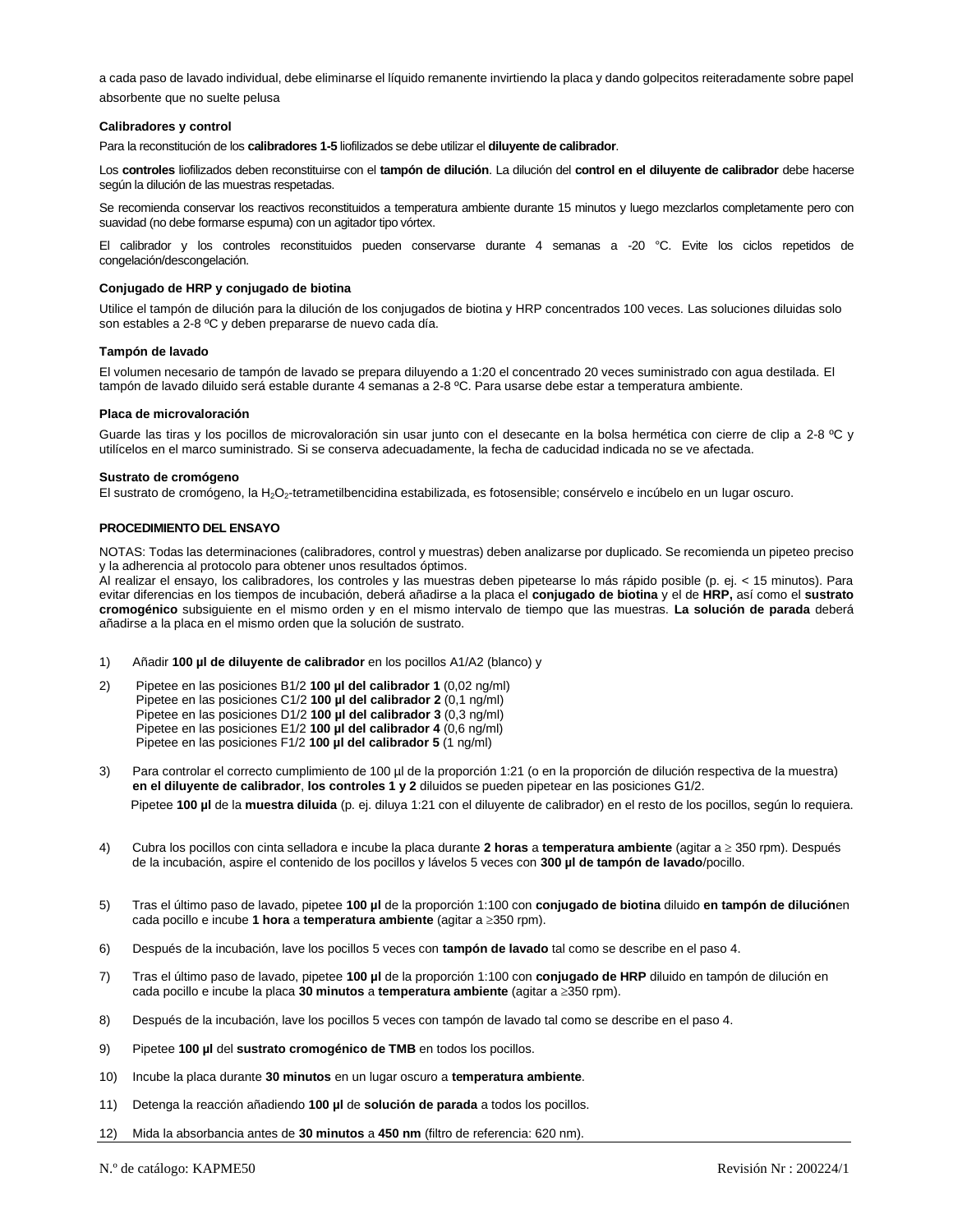# **ESTABLECIMIENTO DE LA CURVA DE CALIBRACIÓN**

Para la evaluación del ensayo es condición previa que los valores de la absorbancia del blanco se encuentren por debajo de 0,3 OD, y los del calibrador 5 deberían estar por encima de 0,8 OD.

Las muestras que arrojen valores de absorbancia más altos que los del calibrador 5 estarán por encima de la curva de calibración. Para una determinación fiable, deberán volverse a analizar con una dilución más alta.

| Calibrador |      | 4    | v    |      |      |
|------------|------|------|------|------|------|
| ng/ml      | 0,02 | 0,10 | 0,30 | 0,60 | 1,00 |
| pg/ml      | 20   | 100  | 300  | 600  | 1000 |

Los calibradores suministrados contienen las siguientes concentraciones de resistina:

- 1) Calcule el valor medio de la absorbancia del blanco a partir de la determinación duplicada (pocillo A1/A2).
- 
- 2) Reste la absorbancia media del blanco de las absorbancias medias de todos los otros valores 3) Trace las concentraciones de calibrador en el eje de la X en función del valor medio de la absorbancia de los calibradores en el eje de la Y.
- 4) Recomendación: El cálculo de la curva de calibración debe efectuarse utilizando un programa informático porque por lo general la curva no se describe idealmente (sin la transformación correspondiente) mediante regresión lineal. Para la evaluación normalmente son adecuados un **ajuste de curva polinomial de un grado más alto, un ajuste de curva logística de cuatro parámetros (4- PL)** o **una regresión no lineal** (como podría ser una alineación spline o en escala milimetrada en casos individuales).
- 5) La **concentración de resistina** de la muestra diluida o del control diluido en ng/ml (o µg/ml según la unidad escogida para los calibradores) se calcula de este modo, la concentración de resistina de la **muestra sin diluir** y del control se calcula **multiplicando por el factor de dilución respectivo**.

# **Curva de calibración**







La curva de calibración de ejemplo mostrada en la figura 1 **no** se puede utilizar para calcular los resultados de su prueba. Debe establecer una curva de calibración para cada prueba que lleve a cabo.

Ejemplo de cálculo de la concentración de resistina de una muestra diluida a 1:21: Extinción medida de su muestra 0,85 Extinción medida del blanco 0,05

Su programa de medida calculará la concentración de resistina de la muestra diluida automáticamente utilizando la diferencia de la muestra y el blanco para el cálculo. Usted solo tiene que determinar el ajuste de la curva más apropiado (aquí: polinomial de 2º grado).

En este caso de ejemplo el programa resuelve la siguiente ecuación para calcular la concentración de resistina en la muestra:  $y = 0,0046207 + 3,3674x - 1,5709x^2$ 

$$
0,2686 = x
$$

Si se tiene en cuenta el factor de dilución (1:21), la concentración de resistina de la muestra sin diluir es:  $0,2686 \times 21 = 5,64$  ng/ml = 0,00564 µg/ml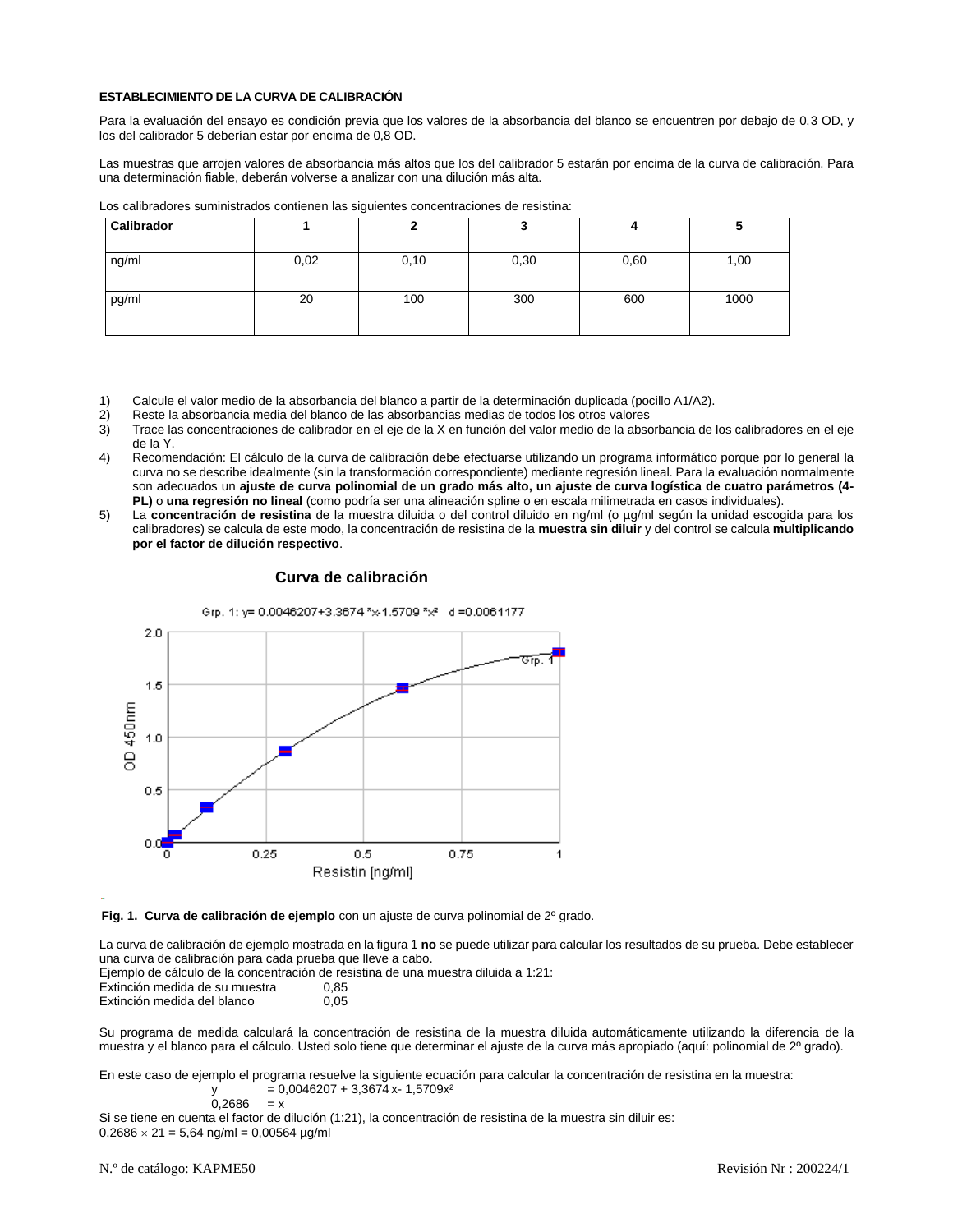# **EFICACIA DIAGNÓSTICA**

# **Calibradores**

Los calibradores está preparados a partir de resistina humana recombinante (19,5 kDa, 2 x 92 aminoácidos, expresados en E. coli) en concentraciones de 20, 100, 300, 600 y 1000 pg/ml (picogramo/ml, igual a 0,02 ng/ml-1 ng/ml).

# **Sensibilidad**

**La** sensibilidad **analítica del ensayo** arroja 0,012 ng/ml (12 pg/ml; 2x la DE del calibrador cero en la determinación de 15 veces).

# **Especificidad**

En este sistema de ensayo se diluyeron (1:10) y se utilizaron como muestras sueros comercializados de bovino, gato, pollo, perro, burro, cabra, cobaya, caballo, ratón, cerdo, conejo, rata y oveja, y se midió la intensidad de la señal. No se detectó reactividad cruzada.

# **Interferencia**

Se investigó la interferencia de sustancias fisiológicas con la medición de la resistina. Se enriquecieron muestras de suero con diferentes concentraciones de sustancias que podían interferir, y la cantidad de resistina se midió y comparó con la concentración de resistina en la misma muestra sin enriquecer. Los resultados relativos se muestran en la tabla 1. Ninguna de las sustancias analizadas interfirieron significativamente en la medición de la resistina.

**Tabla 1:** Interferencia: Se enriquecieron tres muestras de suero con la cantidad indicada de la sustancia que podría interferir y se midieron. Se muestra el porcentaje de resistina de la muestra de suero nativa no enriquecida.

|         | <b>Triglicéridos</b> | <b>Bilirrubina</b> | Hemolizado      |
|---------|----------------------|--------------------|-----------------|
|         | 100 mg/ml            | 100 $\mu$ g/ml     | 1000 $\mu$ g/ml |
| Suero 1 | 101                  | 93                 | 94              |
| Suero 2 | 115                  | 99                 | 99              |
| Suero 3 | 104                  | 103                | 147             |

**Tabla 2:** Se investigaron los efectos de los inhibidores de coagulación añadiendo las cantidades indicadas de inhibidores a PP enriquecida con 0,3 ng/ml de resistina. Se muestran las cantidades relativas de resistina medidas en muestras con inhibidor en comparación con el tampón de muestra (PP) con 0,3 ng/ml de resistina.

|              |             | % de resistina en PP |         |
|--------------|-------------|----------------------|---------|
|              |             | Media $(n=3)$        | <> ± DE |
| $3,8$ g/l    | Citrato     | 94                   | 7,67    |
| 0,0068 mol/l | <b>EDTA</b> | 93                   | 4,96    |
| 30 000 IE/I  | Heparina    | 96                   | 4.89    |

# **Reproducibilidad y precisión**

Los coeficientes de variabilidad inter e intraensayo son inferiores a 6,6% y 5%, respectivamente. Las determinaciones de ejemplo se muestran en la tabla 3 y la tabla 4.

**Tabla 3:** Variación intraensayo

|           | Número de<br>determinaciones | Valor medio<br>(ng/ml) | Desviación estándar<br>(nq/ml) | CV<br>(% ) |
|-----------|------------------------------|------------------------|--------------------------------|------------|
| Muestra 1 | 26                           | 2,91                   | 0,16                           | 5,55       |
| Muestra 2 | 15                           | 4.58                   | 0.24                           | 5,33       |
| Muestra 3 | 17                           | 4,60                   | 0,23                           | 5,04       |
| Muestra 4 |                              | 2,50                   | 0.09                           | 3,37       |
| Muestra 5 | 23                           | 4,09                   | 0,27                           | 6,67       |

**Tabla 4:** Variación interensayo (resultados de 11 determinaciones cada una)

|           | Número de<br>determinaciones | Valor medio<br>(na/ml) | Desviación estándar<br>(nq/ml) | CV<br>(% ) |
|-----------|------------------------------|------------------------|--------------------------------|------------|
| Muestra 1 | 16                           | 2.81                   | 0.13                           | 4.49       |
| Muestra 2 | 15                           | 4.79                   | 0.24                           | 4.97       |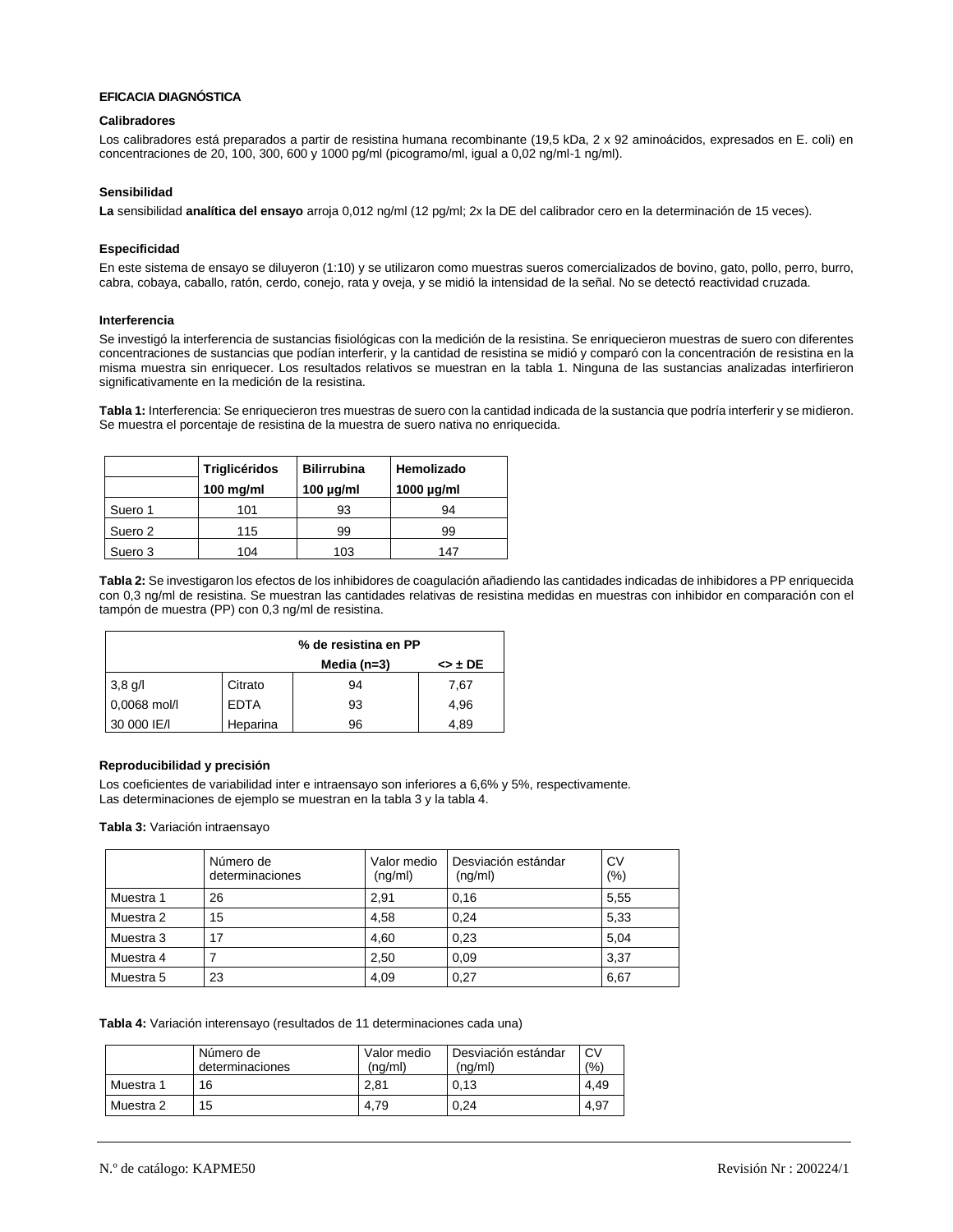# **Recuperación y linealidad**

La dilución del DIAsource Resistin ELISA es auténtica en un rango muy amplio, la linealidad de las diluciones séricas es excelente en un rango muy amplio. (V. Tab.5).

**Tabla 5:** Recuperación y linealidad de la dilución de la muestra (resultados de las características de dos sueros diferentes)

| <b>Dilución</b> | <b>Muestra 1</b> (nativa 5,5 ng/ml) |                  | <b>Muestra 2</b> (nativa 2,25 ng/ml) |                  |
|-----------------|-------------------------------------|------------------|--------------------------------------|------------------|
|                 | más 5 ng/ml                         | Recuperación (%) | más 12,25 ng/ml                      | Recuperación (%) |
| 1:50            | 9,71                                | 92,5             | 14.99                                | 103,4            |
| 1:100           | 10,60                               | 101,0            | 13.64                                | 94,1             |
| 1:200           | 10.44                               | 99,4             | 14.10                                | 97,2             |
| 1:400           | 10,32                               | 98,3             | 14,33                                | 98,8             |

Se añadió resistina humana recombinante a diferentes sueros en concentraciones diversas (p. ej. Tabla 6) La recuperación de resistina arrojó una media del 98% de la cantidad esperada en teoría.

**Tabla 6:** Las muestras se enriquecieron con 0,3 ng/ml de resistina y se midieron en comparación con muestras no enriquecidas. Se muestra la recuperación relativa de la resistina añadida.

| <b>Matriz</b>                      | <b>Dilución</b> | % Recuperación |
|------------------------------------|-----------------|----------------|
| Líquido cerebroespinal             | 1:2             | 129            |
| Líquido cerebroespinal             | 1:10            | 93             |
| Líquido cerebroespinal             | 1:40            | 103            |
| Líquido amniótico                  | 1:10            | 85             |
| Líquido amniótico                  | 1:40            | 91             |
| Saliva                             | 1:10            | 99             |
| Saliva                             | 1:21            | 86             |
| Orina                              | 1:10            | 79             |
| Orina                              | 1:21            | 85             |
| Leche materna                      | 1:2             | 97             |
| Leche materna                      | 1:10            | 58             |
| Leche materna                      | 1:21            | 63             |
| Sobrenadante de cultivo<br>celular | 1:2             | 100            |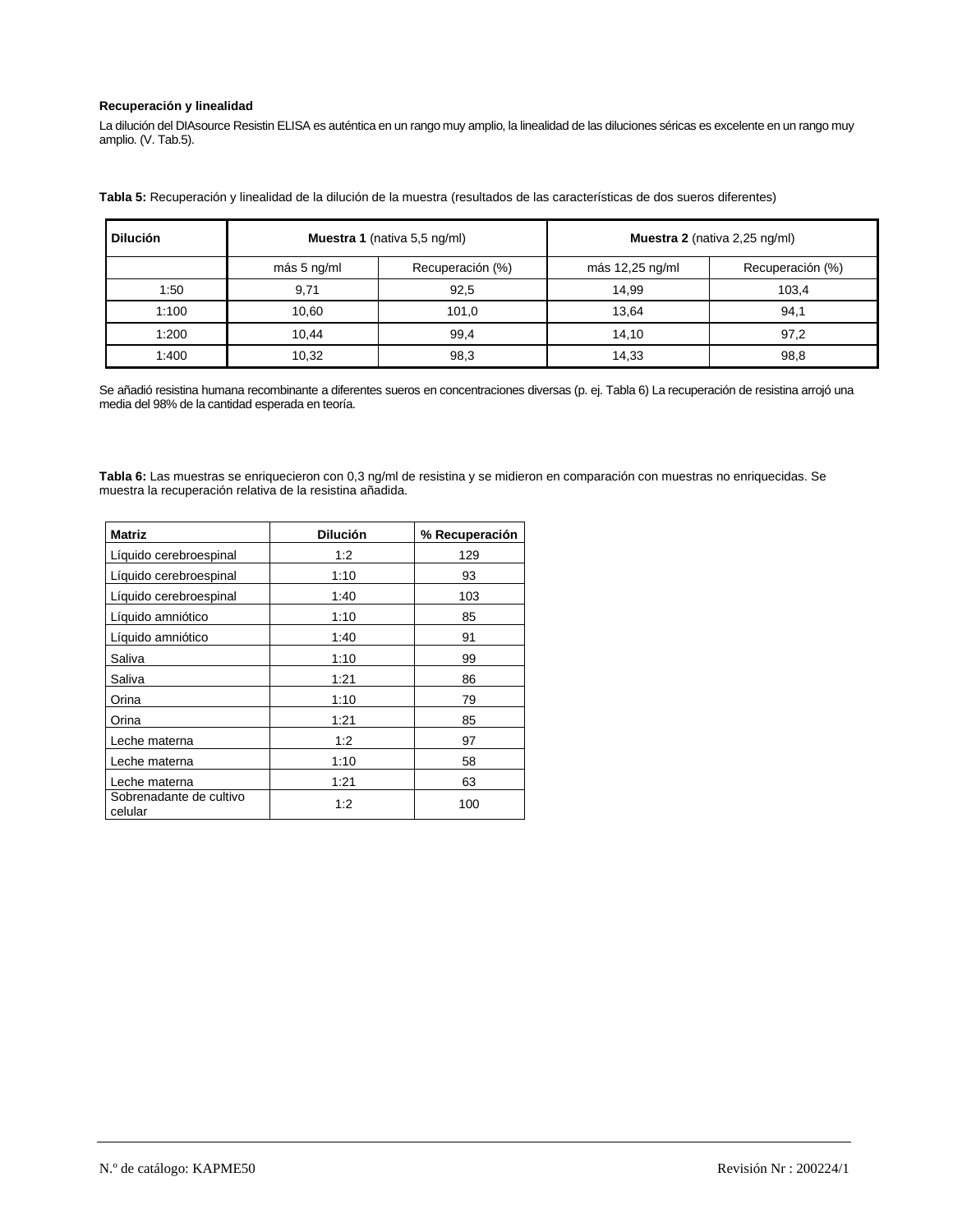# **EVALUACIÓN DE LOS RESULTADOS**

**Tabla 7:** Los valores esperados para la resistina se determinaron con el ELISA de DIASource en donantes sanos y fueron analizados por el Prof. Dr. J. Kratzsch, Departamento de Medicina de Laboratorio, Hospital Universitario de Leipzig.

|              |     | Mujer              |                    | Resistina (ng/ml): |                          |              |
|--------------|-----|--------------------|--------------------|--------------------|--------------------------|--------------|
| Edad (años): | n:  | <b>VP</b><br>edad: | <b>VP</b><br>IMC:  | $VP \pm DE$ :      | $25 - 75.$<br>Percentil: | Mín. – Máx.: |
| $18 - 30$    | 96  | 23,0               | 23,1               | $7,2 \pm 2,6$      | $5,4 - 8,8$              | $3,1 - 14,7$ |
| $31 - 40$    | 63  | 36,5               | 24,3               | $8.1 \pm 2.3$      | $6.4 - 9.6$              | $3,6 - 13,1$ |
| $41 - 50$    | 67  | 44,9               | 24,8               | $7,3 \pm 2,5$      | $5,7 - 8,1$              | $4.0 - 16.1$ |
| $51 - 60$    | 29  | 54,7               | 25,0               | $7,2 \pm 2,6$      | $5,4 - 8,5$              | $4,0 - 15,5$ |
| $61 - 65$    | 9   | 62,7               | 25,2               | $6,6 \pm 1,1$      | $6,0 - 6,7$              | $5,4 - 9,3$  |
| Hombre       |     |                    | Resistina (ng/ml): |                    |                          |              |
| Edad (años): | n:  | <b>VP</b><br>edad: | <b>VP</b><br>IMC:  | $VP \pm DE$ :      | $25 - 75.$<br>Percentil: | Mín. – Máx.: |
| $18 - 30$    | 107 | 23,9               | 24,1               | $6.4 \pm 1.8$      | $5.0 - 7.6$              | $2,5 - 13,1$ |
| $31 - 40$    | 59  | 35,9               | 25,0               | $6,7 \pm 3,2$      | $4,8 - 7,4$              | $3.8 - 26.9$ |
| 41 - 50      | 66  | 45,0               | 25,2               | $6,5 \pm 2,8$      | $4,5 - 7,4$              | $2,4 - 16,7$ |
| $51 - 60$    | 36  | 54,8               | 26,4               | $6,1 \pm 2,1$      | $4,7 - 7,2$              | $3,2 - 13,3$ |
| $61 - 68$    | 20  | 63,2               | 25,6               | $7.2 \pm 1.8$      | $6,0 - 8,2$              | $4,5 - 11,2$ |

**n** = número de probandos **VP** = valor promedio **IMC** = índice de masa corporal (kg/m²) **DE** = desviación estándar

**Tabla 8:** Resumen del los valores esperados

| Sexo   | <b>Número</b> | Media<br>[ng/ml] | <b>Desviación</b><br>estándar | ∠,ວ.<br><b>Percentil</b> | 9,5.<br><b>Percentil</b> |
|--------|---------------|------------------|-------------------------------|--------------------------|--------------------------|
| Hombre | 288           | 6.48             | 2,44                          | 3,32                     | 11.68                    |
| Mujer  | 264           |                  | $\sim$ .47                    | 3,68                     | 13.60                    |
| Total  | 552           | 6,93             | 2,49                          | 3,58                     | 13.12                    |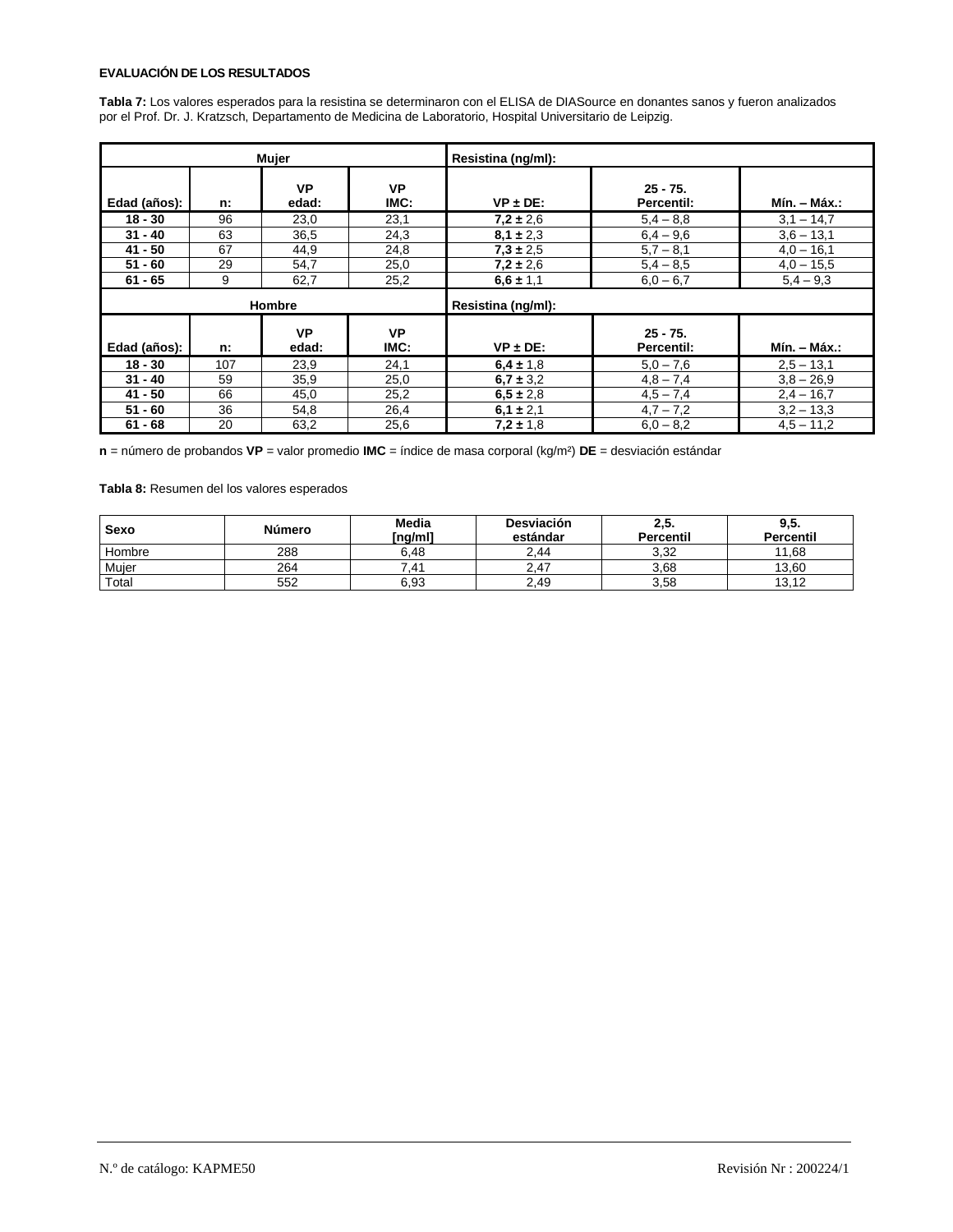# **BIBLIOGRAFÍA / LITERATURA**

- 1. Nakano, Y., et al., *Isolation and characterization of GBP28, a novel gelatin-binding protein purified from human plasma.* J Biochem (Tokyo), 1996. **120**(4): p. 803-12.
- 2. Pajvani, U.B., et al., *Structure-function studies of the adipocyte-secreted hormone Acrp30/Resistin. Implications for metabolic regulation and bioactivity.* J Biol Chem, 2003. **278**(11): p. 9073-85.
- 3. Tsao, T.S., et al., *Role of disulfide bonds in Acrp30/Resistin structure and signaling specificity. Different oligomers activate different signal transduction pathways.* J Biol Chem, 2003. **278**(50): p. 50810-17.
- 4. Shimada, K., T. Miyazaki, and H. Daida, *Resistin and atherosclerotic disease.* Clin Chim Acta, 2004. **344**(1-2): p. 1-12.
- 5. Higashiura, K., et al., *Correlations of Resistin level with insulin resistance and atherosclerosis in Japanese male populations.* Clin Endocrinol (Oxf), 2004. **61**(6): p. 753-9.
- 6. Spranger, J., et al., *Resistin is independently associated with insulin sensitivity in women with polycystic ovary syndrome.* Clin Endocrinol (Oxf), 2004. **61**(6): p. 738-46.
- 7. Zoico, E., et al., *Adipocytokines, fat distribution, and insulin resistance in elderly men and women.* J Gerontol A Biol Sci Med Sci, 2004. **59**(9): p. M935-9.
- 8. Ye, J.M., et al., *PPARalpha /gamma ragaglitazar eliminates fatty liver and enhances insulin action in fat-fed rats in the absence of hepatomegaly.* Am J Physiol Endocrinol Metab, 2003. **284**(3): p. E531-40.
- 9. Yamauchi, T., et al., *Resistin stimulates glucose utilization and fatty-acid oxidation by activating AMP-activated protein kinase.* Nat Med, 2002. **8**(11): p. 1288-95.
- 10. Blüher (Blueher), M., et al., *Total and high-molecular weight Resistin in relation to metabolic variables at baseline and in response to an exercise treatment program: comparative evaluation of three assays.* Diabetes Care, 2007. **30**(2): p. 280-5.
- 11. Delaigle, A.M., et al., *Induction of Resistin in skeletal muscle by inflammatory cytokines: in vivo and in vitro studies.* Endocrinology, 2004. **145**(12): p. 5589-97.
- 12. Winzer, C., et al., *Plasma Resistin, insulin sensitivity, and subclinical inflammation in women with prior gestational diabetes mellitus.* Diabetes Care, 2004. **27**(7): p. 1721-7.
- 13. Xydakis, A.M., et al., *Resistin, inflammation, and the expression of the metabolic syndrome in obese individuals: the impact of rapid weight loss through caloric restriction.* J Clin Endocrinol Metab, 2004. **89**(6): p. 2697-703.
- 14. Motoshima, H., et al., *Resistin suppresses proliferation and superoxide generation and enhances eNOS activity in endothelial cells treated with oxidized LDL.* Biochem Biophys Res Commun, 2004. **315**(2): p. 264-71.
- 15. Wolf, A.M., et al., *Resistin induces the anti-inflammatory cytokines IL-10 and IL-1RA in human leukocytes.* Biochem Biophys Res Commun, 2004. **323**(2): p. 630-5.
- 16. Okamoto, Y., et al., *Resistin reduces atherosclerosis in apolipoprotein E-deficient mice.* Circulation, 2002. **106**(22): p. 2767-70.
- 17. Schlegel, A., *Resistin and risk of coronary heart disease.* Jama, 2004. **292**(1): p. 40; author reply 40.
- 18. Choi, K.M., et al., *Inflammation, Insulin Resistance, and Glucose Intolerance in Acute Myocardial Infarction Patients without a Previous Diagnosis of Diabetes Mellitus.* J Clin Endocrinol Metab, 2004.
- 19. Nakamura, Y., et al., *Implications of plasma concentrations of Resistin in patients with coronary artery disease.* Heart, 2004. **90**(5): p. 528-33.
- 20. Pischon, T., et al., *Plasma Resistin levels and risk of myocardial infarction in men.* Jama, 2004. **291**(14): p. 1730-7.
- 21. Shibata, R., et al., *Resistin stimulates angiogenesis in response to tissue ischemia through stimulation of amp-activated protein kinase signaling.* J Biol Chem, 2004. **279**(27): p. 28670-4.
- 22. Fernandez-Real, J.M., et al., *Resistin is associated with vascular function independent of insulin sensitivity.* Diabetes Care, 2004. **27**(3): p. 739-45.